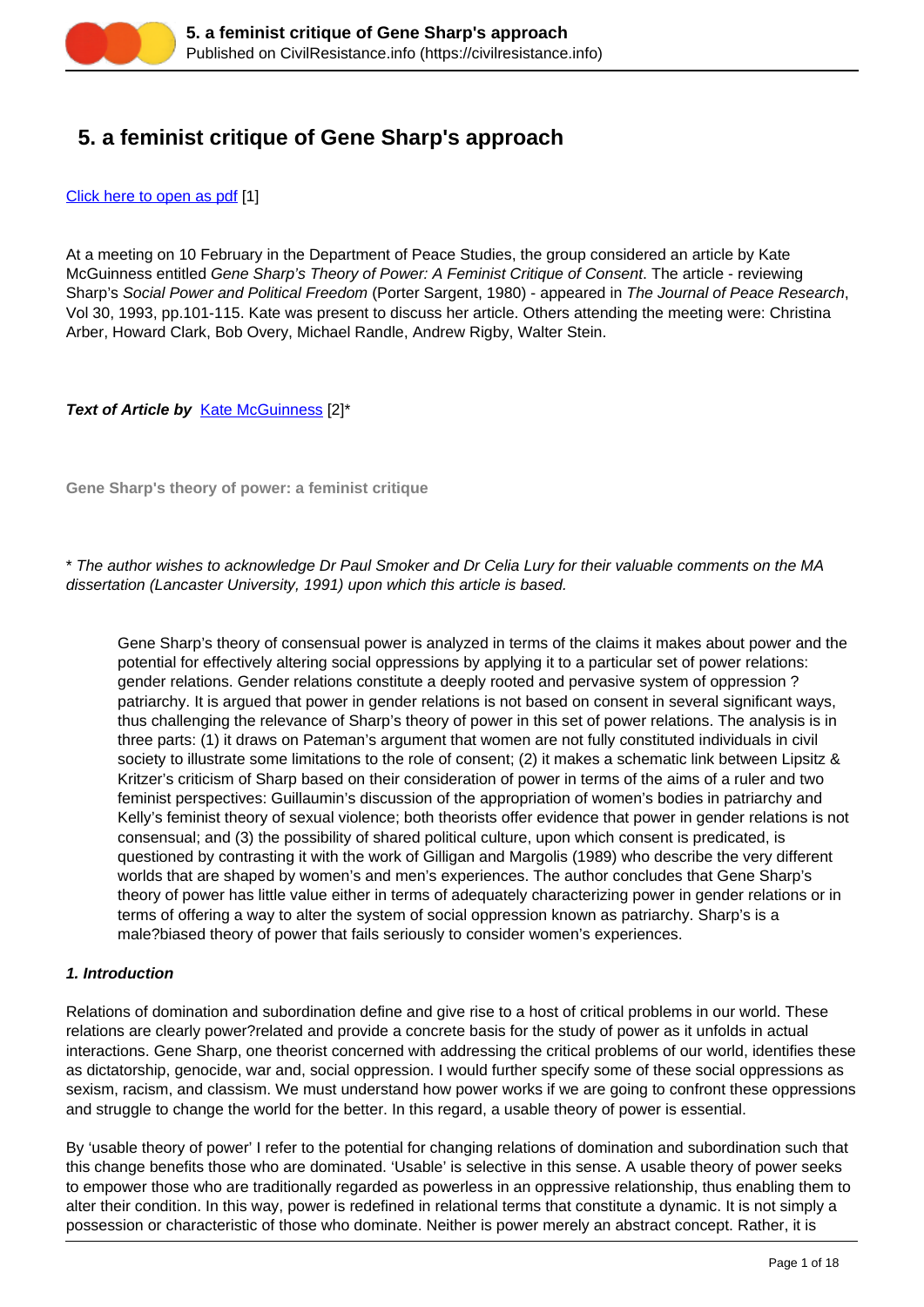

based on actual experiences of power. But where is a usable theory of power to be found?

In his book, Social Power and Political Freedom (1980), Gene Sharp has proposed such a theory of power. It is also the basis for his theory of nonviolent change, making it all the more relevant in a world too accustomed to the recorded accounts of dealing with conflict by violent means. Should Sharp's theory be considered relevant for addressing even some of the serious problems cited above, his theory must have currency in various types of power relations that define these problems. In this regard, I intend to examine Sharp's theory of power by applying it to a particular set of power relations: gender relations. Gender relations constitute a deeply rooted and pervasive system of oppression ? patriarchy. This form of oppression remains intact, despite changes over time and differences that are, for example, related to race, class, culture, or sexual preferences.<sup>1</sup> For this reason mine may be viewed a feminist critique of Sharp's theory of power.<sup>2</sup> To date, there have been no such particular analyses of Sharp's work, though there are many discussions of the relationship between feminism and nonviolence.<sup>3</sup>

The structure of my analysis is the following. To begin, I briefly describe Sharp's theory of power and the role of consent in this theory. Next, I apply Sharp's theory to specific aspects of gender relations, focusing on the relevance of consent. It is Sharp's assumption about power as consensual that provides the framework for my analysis. Finally, I contend that Sharp's theory of power is inadequate for explaining power within gender relations, which has negative implications for his theory of nonviolent action in general.

# **2. Gene Sharp's Theory of Power**

Sharp's theory of power stems from his desire to create a framework for understanding and implementing nonviolent action. At present, Sharp is one of the most important theorists writing about the tactical and strategic value of nonviolence. Sharp's main role has been to systematize the study of nonviolence in two ways: first, he has categorized various types of nonviolent action; and second, he has elaborated a theory of power upon which his form of nonviolent action is based (Martin, 1989, p. 213). Sharp (1973) has classified nearly two hundred types of nonviolent direct action, rendering an invisible history visible. This is a valuable contribution to the development of the theory and practice of nonviolence. Further, Sharp has argued for an alternative to traditionally accepted views of power by proposing one that is pluralist in nature.

Sharp asserts that there are two views of political power: one monolithic, the other pluralist (Sharp, 1973; p. 8). $^4$ According to the monolithic view of power, people are dependent on the government and the goodwill of those in control of the state structure (Sharp, 1980, p. 22). Their power is a possession that stems from the ability to enforce sanctions and/or the use of violence against those who oppose their regime.

Sharp rejects this view. It is, in his assessment, empirically incorrect because it does not account for the many instances of nonviolent change throughout history (Sharp, 1973, p. 9). Instead, Sharp elaborates an alternative and contrasting view of power that is pluralist and relational in nature. He writes:

Social power may he briefly defined as the capacity to control the behaviour of others, directly or indirectly, through action by groups of people, which action impinges on other groups of people. Political power is that kind of social power which is wielded for political objectives, especially by governmental institutions or by people in opposition to or in support of such institutions. Political power thus refers to the total authority, influence, pressure and coercion which may be applied to achieve or prevent the implementation of the wishes of the power?holder (pp. 7?8).

Because power is not an inherent quality of leaders, Sharp reasons that it must have external sources that can be located in society (Sharp, 1980, p. 23). He refers to these as 'loci of power', identifying six (1973, pp. 11?12; 1980, p. 211). Their value varies according to the aims, needs, and access of those in power. These loci are also the mechanism by which those without power may control or limit the power available to those in authority. As a consequence of Sharp's relational and pluralist view of power, this control depends on the obedience and cooperation of others. Sharp asserts: 'The most important single quality of any government, without which it would not exist, must be obedience and submission of its subjects. Obedience is the heart of political power' (Sharp, 1973, p. 16). In his view, people obey for a variety of complicated and interrelated reasons (see pp. 19?23), though this obedience is not inevitable. Rather, it is essentially voluntary in nature (p. 25). That is, those who obey have made a decision or choice to do so. They have consented to be governed by those in power. In fact, Sharp argues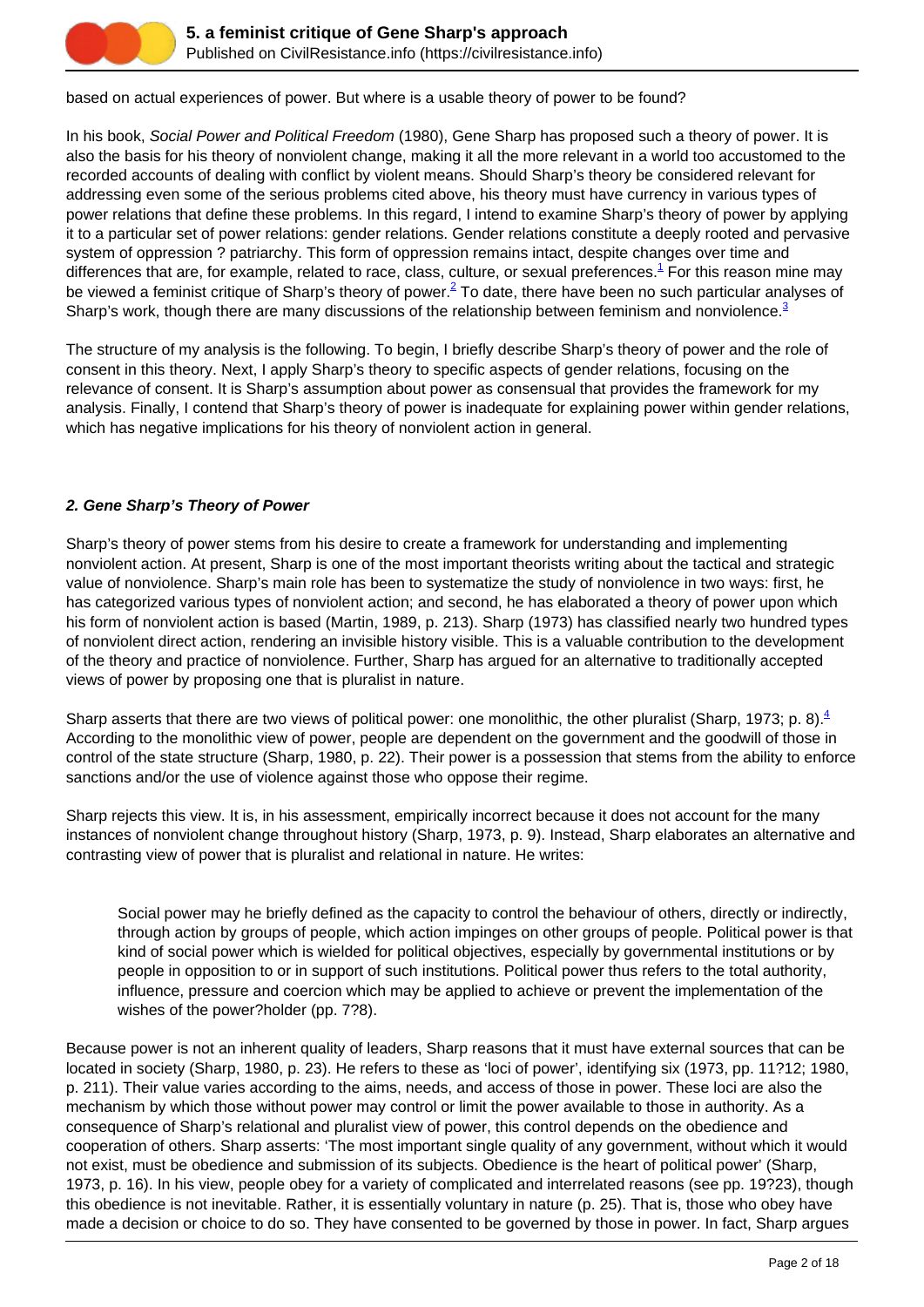

that all government is a matter of 'consent'. This is so even in the case of totalitarian regimes, where submission may be the result of terror (Sharp, 1980, p. 98) $\frac{5}{2}$ 

According to Sharp, if consent is given, it may also be withdrawn (1973, pp. 30?31). This is the dynamic behind his theory of nonviolent action. The withdrawal of consent offers a way for those on the receiving end to challenge power abuses ? dictatorship, genocide, war, and systems of oppression (Martin, 1989, p. 213). Those who withhold their consent are, in part, asserting their control over the loci of power. This is the tangible form in which they withdraw their consent, thus working against power abuses.

There are a few implications to Sharp's view of power as consensual that I wish to mention. First, he maintains a strong degree of human agency in his theory. In fact, Sharp's may be considered an 'actor' model of social and political interaction, rather than one with either a more systemic or structural perspective. Sharp assumes that the actors involved make a choice about their behaviour: in his words, subjects agree to obey rulers, or they agree to disobey them.<sup>6</sup> A second implication is the presumption of some form of shared political culture, or homogeneity of values. Consent is only possible if there is some common view of what is being agreed upon. Further, widespread withdrawal of consent also depends on some sort of common experience of power. Third, Sharp assumes that power may be redefined to achieve instrumental success without a radical restructuring of society (Summy, 1983, p. 30).

# **3. A Feminist Critique of Consent**

There are many levels at which Sharp's theory of power may be criticized. For example, some critics (Summy, 1983; Martin, 1989) discuss the lack of structural analysis in Sharp's theory. Others (Lipsitz and Kritzer, 1975) doubt the empirical base of Sharp's theory, citing examples of power that are not based on cooperation. In my view, an important and overlooked basis for criticizing Sharp is that his theory does not account for women's experiences of power, despite the many examples of women's nonviolent action that he documents. Feminist analyses of patriarchy indicate that consent is a limited concept in terms of the power relations between genders. $^{7}$ 

My analysis of the role of consent in Sharp's theory of power is the following. First, I locate Sharp's idea in the tradition of social contract theory. Drawing on Carole Pateman's The Sexual Contract (1988), I discuss the limitations of consent developed within this tradition. Second, I consider consent and 'the aims of the ruler', adapting Lipsitz and Kritzer's (1975) critique of Sharp's theory of power in a manner relevant to gender relations. To this end, I bring in Colette Guillaumin's (1981) discussion of the appropriation of women's bodies in patriarchy and Liz Kelly's (1988) feminist theory of sexual violence.

Finally, I look at consent as predicated on the notion of shared political culture, contrasting this with feminist work that gives shape to the different worlds of women and men. To illustrate this difference I include discussions of the divergent moral perspectives and different social positions of women and men, looking at the work of Carol Gilligan (1982) and Diane Rothbard Margolis (1989).

## 3.1 Consent and the Social Contract

It may be argued that the historical and political tradition to which Sharp's view of power belongs is social contract theory. Sharp cites the work of Rousseau, Hobbes, Machiavelli, and Montesquieu to develop and support his own view of power. Moreover, he is concerned with the very questions that social contractarians sought to answer. The central issues of social contract theory may be described in this manner:

In the natural condition 'all men are born free' and are equal to each other; they are 'individuals'. This presupposition of contract doctrine generates a profound problem: how in such a condition can the government of one man by another ever be legitimate; how can political rights exist? Only one answer is possible without denying the initial assumption of freedom and equality. The relationship must arise through agreement ... (Pateman, 1988, P. 6).

Sharp asks the same question: how is it rulers have power? And he offers the same answer: by the consent of their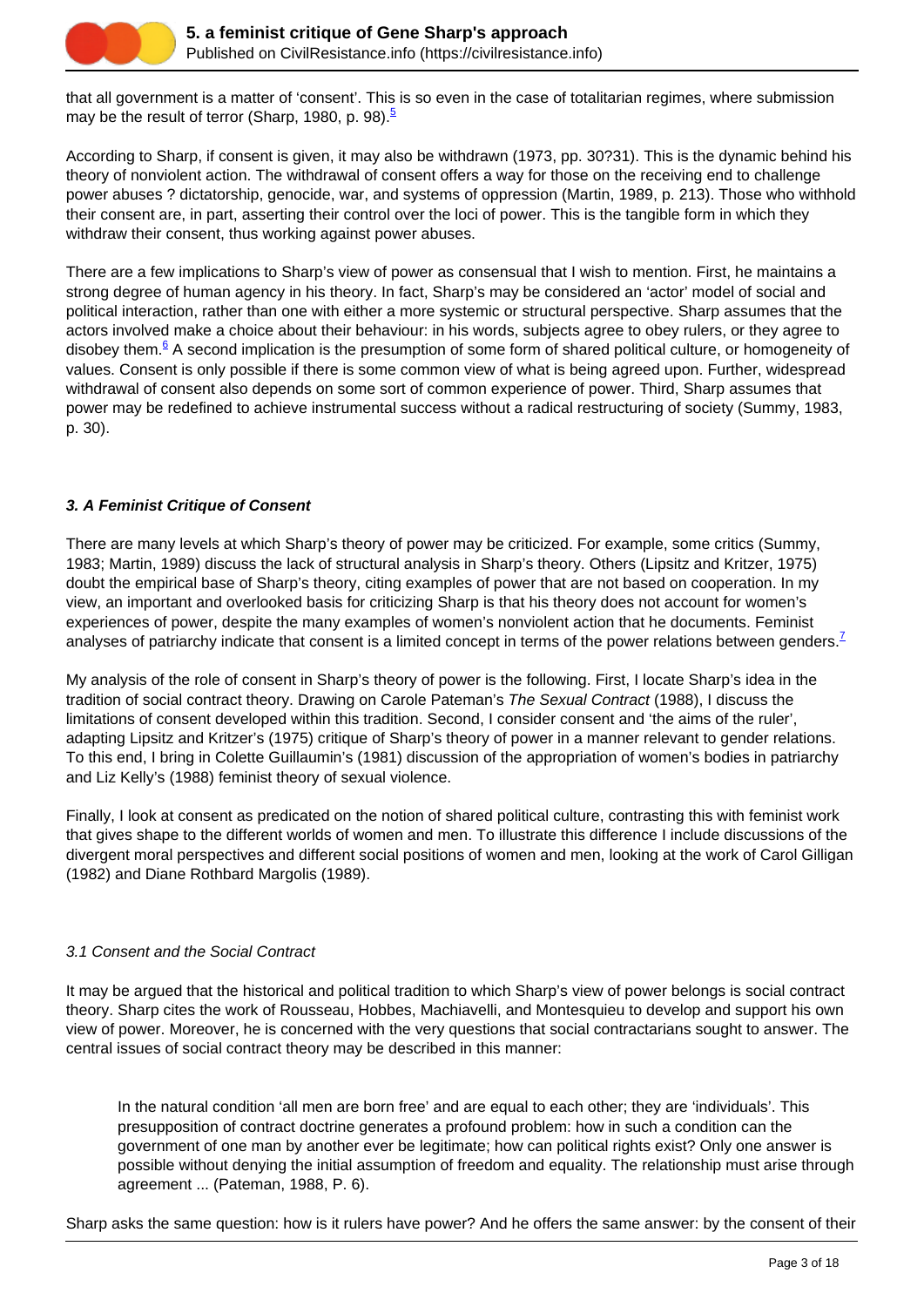

subjects. As Pateman demonstrates in her book The Sexual Contract (1988), the social contract is only half the story of political rights and freedom. The other, untold half of the story is about the sexual contract. Pateman writes: 'To tell the story of the sexual contract is to show how sexual difference, what it is to be a 'man' or 'woman', and the construction of sexual difference as political difference, is central to civil society' (1988, p. 16). Her argument uncovers some important constraints to consent as it pertains to the experiences of women. For my purposes, the salient issue in Pateman's argument is that women are not fully constituted individuals in civil society. Hence, consent is not their privilege.

In Pateman's view, the civil society constructed by social contractarians is merely a modern form of patriarchy in which women continue to be dominated by men (1988, p. 1), though their experiences of domination vary according to their status in society. She explains that this is so because the political rights originating with the social contract depend on a prior contract: the sexual contract. According to Pateman, the sexual contract is submerged in modern (patriarchal) civil society through the marriage contract (implicitly defined by many states as heterosexual and monogamous). She points out that traditional social contract theorists see marriage and family as part of the 'natural' condition because of the male sex right. Pateman identifies this as the original dimension of patriarchy (1988, p. 3). That is, paternal rights presuppose male sex rights: there are no children without sexual intercourse first.

In the move from natural to civil society, this 'state of nature' remains intact, and with it women's oppression. The marriage contract constitutes the private sphere of civil society (1988, p. 113). Conjugal rights are natural and hence regarded as private. Marriage is separate from the public sphere, and so are women. Unlike other social contracts, the marriage contract affirms, rather than replaces, the state of nature. It replicates the original patriarchal construction of sexual difference as mastery and domination, with men as masters and women as dominated (1988, p.187). In this regard, women are not permitted the status or rights of individuals.

If women are not fully constituted individuals in civil society, then the notion of consent does not apply to them. According to Pateman's argument, a theory of power based on consent would have no meaning for the particular set of power relations in question. It follows, then, that change cannot be based on the withdrawal of consent. This is not to say women are incapable of resisting or changing their situation for the better. Clearly, those who are not fully constituted individuals in a particular construction of reality may take action for change. In fact, Sharp and others (e.g. Carroll, 1989) document many examples of women's nonviolent resistance and successful action for change. This suggests that there may be a basis for nonviolent action and empowerment other than the withdrawal of consent (for example, for feminist process of consciousness?raising).

In developing his theory of consensual power, Sharp fails to ask about and appreciate as significant the differences among those individuals to whom he ascribes the privilege of choice. In the case of gender, these differences are fundamental because they are located within particular patriarchal constructions of reality. Even within the context of a political tradition to which he is sympathetic, Sharp's theory of consensual power does not universally apply. It is biased by a construction of reality that differentiates the constitution of individuals by their gender. Consequently, the role of consent must also be seen as differentiated.

## 3.2 Consent and the Aims of the Ruler

Sharp's consensual view of power may also be criticized from another angle. In their review of Sharp's work, Lipsitz and Kritzer (1975) ask if there are forms of power that do not require consent or obedience, identifying two instances in which this is the case. They base both on a consideration of a ruler's aims. First, they note that a ruler may only wish to control resources or territory, not people (Lipsitz and Kritzer, 1975, p. 726). In a sparsely populated country, the territory and/or resources there may be appropriated by a ruler (the few people there displaced or killed). Second, in the case of densely populated areas, an occupier merely needs sufficient 'manpower' (sic) to outnumber the occupied. This would enable them to control a country without the cooperation of the indigenous population. Lipsitz and Kritzer conclude that, contrary to Sharp's assertion, power does not always require deference (1975, p. 727) $8$ 

Clearly, in both cases the invading ruler requires the cooperation of his or her own subjects, or others. The role of consent in this power relationship, however, is not at issue. In considering the aims of the ruler, Lipsitz and Kritzer have re?oriented the discussion. Their focus is on whether consent functions in the power relation between a potential invader or occupier and an indigenous population. Lipsitz and Kritzer suggest that the aims of a ruler may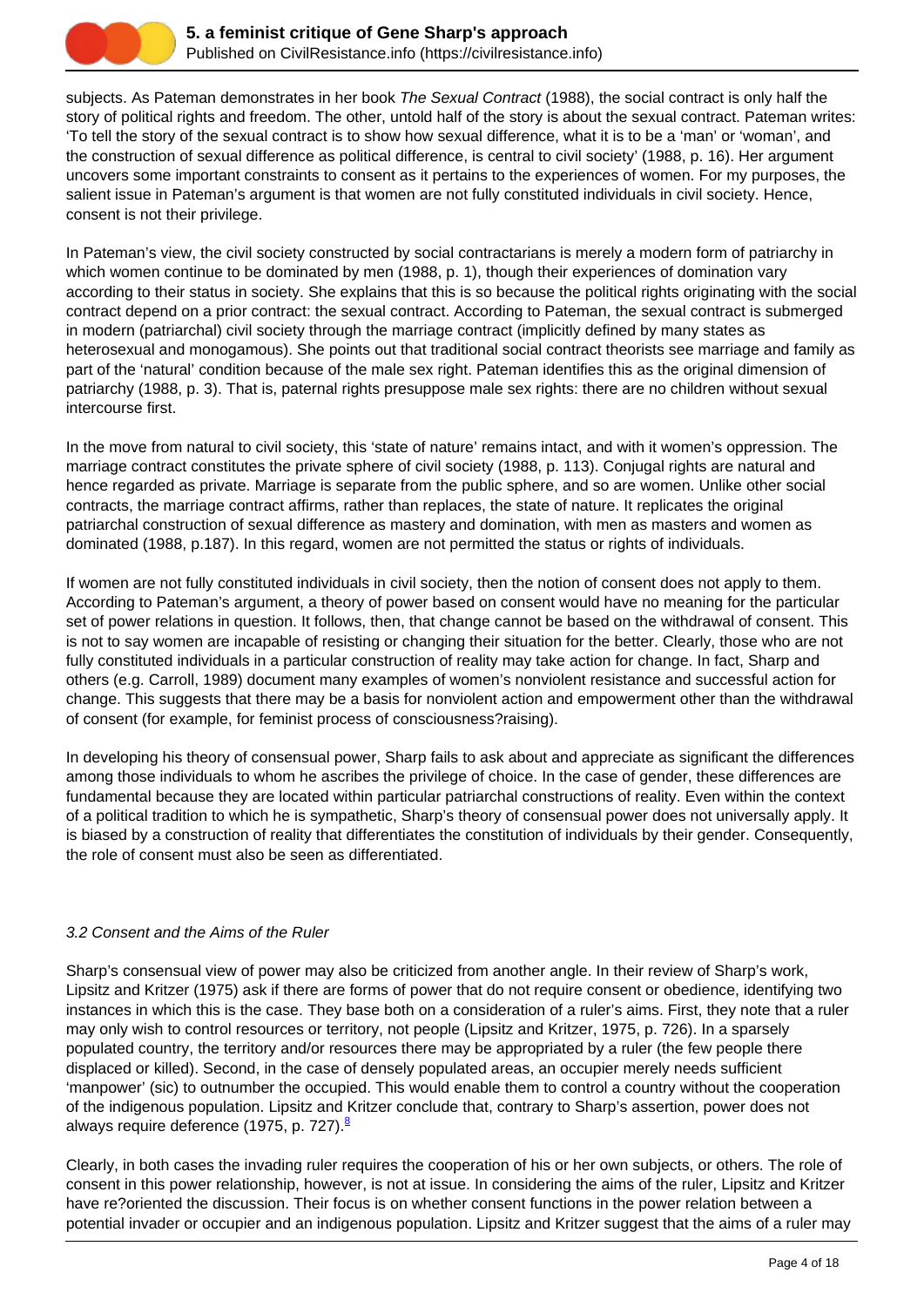

effectively eliminate the role of consent in that relationship. It is important to note here that their consideration of the aims of a ruler does not necessarily mean that they have adopted the more traditional view of rulers as monolithic or unified. Though they are not explicit about this, their focus on a ruler's aims may also include the help that ruler requires from supporters to carry out those aims. This does not undermine their criticism of Sharp. For example, even if an indigenous group identifies and successfully manages to organize a withdrawal of consent among a ruler's supporters to their advantage, this does not mean that consent underpins power in their relationship with the occupier or invader. It is not the consent of the indigenous population that has been withdrawn. Rather, it is the consent of a ruler's subjects and others that has been withdrawn.

These criticisms have meaning for Sharp's theory of power relative to gender relations. That is, there are similar aspects of the power relations between women and men that do not require consent. A parallel may be drawn between Colette Guillaumin's discussion of the appropriation of women in patriarchy in 'The Practice of Power and the Belief in Nature, Part 1: The Appropriation of Women' (1981) and the first aim above. Liz Kelly's feminist theory of sexual violence against women bears resemblance to the second aim. In both cases, however, these links are somewhat schematic.

# 3.2.1 The Appropriation of Women

Guillaumin offers a unique perspective on the origin of women's oppression. She argues that it is through the appropriation of women's bodies that they are exploited in patriarchy, or as she terms it 'sexage'.<sup>9</sup> The appropriation of women by men is complete. It takes place on four concrete levels: the appropriation of their time; appropriation of the products of their bodies (e.g., children and labor power); sexual obligation or physical use by men; and the physical charge of disabled members of?society, as well as the care of healthy male members of the group (Guillaumin, 1981, pp. 7?14).

Guillaumin identifies five means by which men appropriate women: in the labour market; through spacial confinement; show of force; sexual constraint; and law and customary right 1981, pp. 19?22). Not only are women appropriated as a group by men, but individual men appropriate individual women ? as in marriage, prostitution, etc. According to Guillaumin, his total physical appropriation of women by men is a power relationship in which men define women as objects. Moreover, she asserts that women are 'natural' objects in the system of sexage. They belong to the state of nature and its discourses. This obscures that act of the social construction of their oppression (1981, p. 25).

If, as Guillaumin suggests, the 'aim' of patriarchy is the appropriation rather than the control of women, there is an analogy between her view of gender relations and Lipsitz and Kritzer's first criticism. Women's bodies are like the territory and resources that men (i.e. rulers) simply appropriate for their own purposes without the need of consent from individual women or the class of women (i.e. the indigenous population). In this way, men may be seen as having power, but without the cooperation of women whom they appropriate ? just a ruler still has power without the consent of people in a territory, if all a ruler wants is the territory itself, or the resources there. Like Pateman, Guillaumin's view indicates that particular social constructions of reality have a critical impact on consent. This is contrary to Sharp's consideration of consent.

## 3.2.2 Sufficient Manpower

In the case of gender relations, there is clearly enough manpower to control women without their consent. In fact, there is very nearly a one?to?one ratio of women and men throughout e world. One basis for the non?consensual power men have in relation to women is sexual violence (Kelly, 1988, p. 25). Discussing Sharp's notion of consent as it relates to power in the context of sexual violence is not polemic. Sexual violence is part of the everyday experience of women. In this. manner, it offers a way to contextualize power in gender rations.

Male violence, collectively and individually, has a critical role in maintaining women's oppression. Feminist analyses of sexual violence have defined its purpose in terms of social control of women by men (Kelly, 1988, p. 33). That is, much sexual violence is used to get, demonstrate, or reinforce, male power. This is in contrast to other views of sexual violence which see it as a use of power to get sex. In formulating her feminist analysis of sexual violence, Kelly develops the idea of a 'continuum of sexual violence', only including non?consensual sex. Her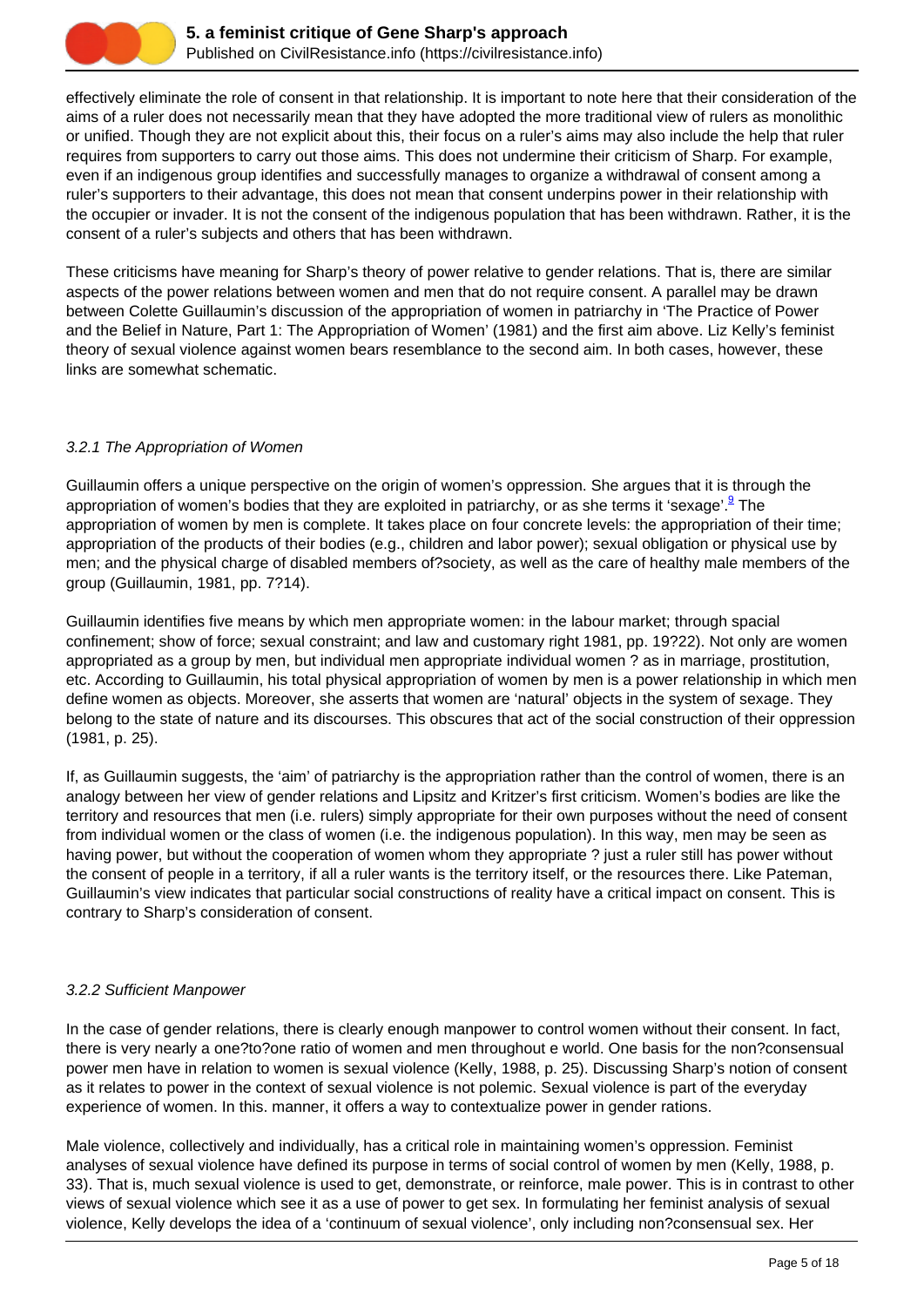

continuum has eleven categories ranging from the threat of violence and actual sexual harassment on the one end, to rape and incest at the other. It reflects the pervasiveness of the social control men have over women as a result of sexual violence.

Kelly argues that the reality of sexual violence (threatened or actual) in women's lives is much greater than previously believed. In fact, it appears to be present in many of the interactions women have with men (1988, p. 79). The ways in which men use sexual violence to control women are numerous. For example, in public places, such as in the work place or in the street, male violence (actual and threatened) limits women's behaviour. Additionally, men who do not know women assume the right of intimacy and/or sexual access to them (1988, p. 106). In private, sexual violence maintains male authority in the family and women are expected to live in intimate contact with those who have control over them (1988, p. 26).

It is difficult to estimate the number of men who use sexual violence to control women.<sup>10</sup> One feminist writer, Barbara Roberts, guesses at the number of men who perpetrate violence against women, basing her estimate on sexual assault and domestic violence statistics from North America. Roberts assumes a one?to?one ratio of assailants to victims, and totals the numbers. She adds: 25% of girls under age 18 and 20?30% of women who are sexually assaulted, and 10% of wives who are battered for a total of 55?65% of males who are assailants (Roberts, 1984, p. 196).<sup>11</sup>

Unfortunately, Roberts' assumption about the one?to?one correspondence between attackers and victims is unfounded. For example, it may be equally reasonable to assume that men who beat their wives also abuse their daughters, or other women. However, finding out exactly how many men commit violence against women is not Roberts' objective. Rather, she is dramatically illustrating a more general point: if so many women and girls are abused, then many men must be committing this violence. In this manner, her statistics are intentionally provocative. In contrast, Lipsitz and Kritzer note that in the experience of Norway during World War, an occupying power required only a one?to?ten ratio of its soldiers to the inhabitants of assisting country for a successful takeover without consent (1975, p. 727). Even if Roberts' assumption about the correspondence of assailants to victims is questioned, there are clearly enough men to control women without their consent. Furthermore, one of the means by which men control women is arguably commonplace.

In the above discussions I am by no means assuming that all men necessarily support patriarchy or participate in methods of controlling or appropriating women. However, men as a group benefit from these methods, just as women as a group are oppressed by them. These methods maintain men's superior social status and women's inferior status. Surely men experience these benefits differently, just as women experience oppression within patriarchy differently. Experiences of patriarchy are context?specific and diverse. For example, they vary according to the race, class, or cultural background of individual men and women, as well as change over time. Though they benefit as a group from patriarchy, men do not represent a unified entity in this regard. To consider men as such would be both empirically incorrect and base my criticism of Sharp on a misunderstanding of his perspective on power and consent.

Some men actively resist patriarchy. For example, they join campaigns against sexual discrimination or sexual harassment. They participate in anti?rape campaigns. They become full?time care givers for children. Some may construe these actions as a withdrawal of support from patriarchy, seeing them a validation of Sharp's theory of non?violent action. However, this perspective is to focus the discussion on men's experiences. If men's active resistance to patriarchy is seen as a withdrawal of consent, then it is men (not women) who have withdrawn their consent in these instances. My question is whether consent underpins women's experiences of power in gender relations, holding Sharp accountable to his claim that power is consensual. When the focus is women's experiences, it is evident that consent is not a defining characteristic of power in gender relationships.

## 3.3 Consent and Shared Political Culture

Shared political culture<sup>12</sup> bears on Sharp's theory of consensual power in two ways. First, the notion of shared political culture underpins consent. Consent would not be possible without some common understanding of what is being agreed upon. For example, in Sharp's view, subjects who give their consent to a ruler agree to guidelines of social organization, to specific terms of government. Second, withdrawal of consent also depends on a shared political culture. While withdrawal of consent is ultimately an individual change of will (Sharp, 1973, p. 31), its strength is in numbers. For a non?violent action to operate in Sharp's terms it requires a coordinated effort of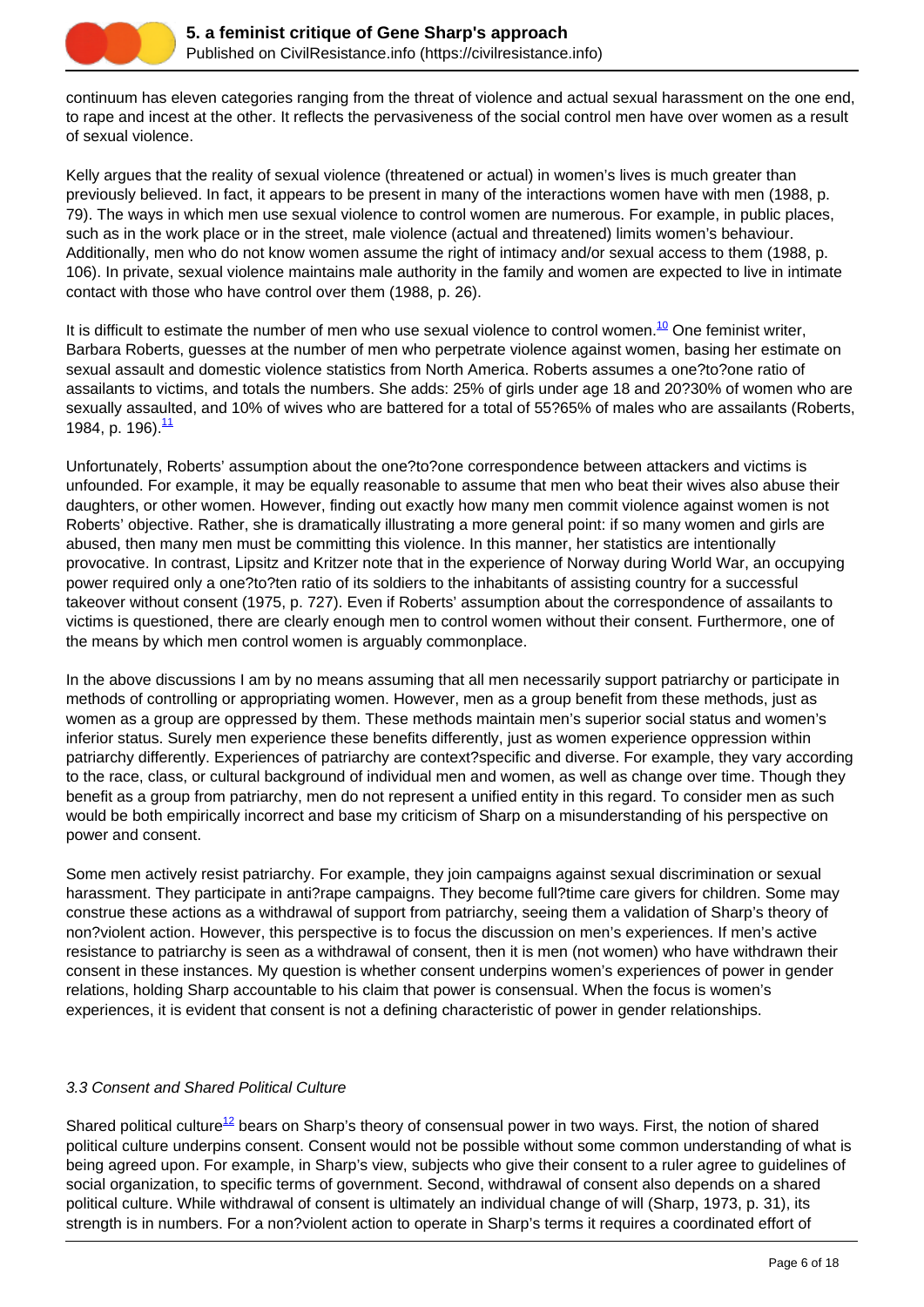

resistance, a united withdrawal of consent. This consensus on withdrawal of consent depends on shared experience. For example, people with practical experience of resistance are likely to be in a better position to challenge authority than those who have lived under a repressive dictatorship. In addition, one of the four mechanisms of change that Sharp lists for nonviolent activists, conversion, based on the development of a common outlook among those who seek change and their opponents. According to Sharp, conversion occurs when an opponent adopts the viewpoint of the activists and accepts the group's goals as good (Sharp, 1990, p. 15).

With regard to gender relations, a theory of power that requires shared political culture is problematic on several levels. It may be argued that men and women do not share the same culture because their positions within the dominant patriarchal culture are very different. In patriarchy, the gender identities 'masculine' and 'feminine' are constructed as near opposites, with far less value ascribed to feminine characteristics. These differences may be seen to give rise to a divergent understanding of what constitutes both the problems and solutions of social organization, as Carol Gilligan asserts in her discussion of the different moral voice that emerges from women's experiences. The study of women's experience also reveals patterns of social organization that are generally overlooked in social theory. These different patterns have unique sets of power relations. The work of Diane Rothbard Margolis offers support for this view. Factors such as these limit the basis for a shared political culture between women and men, raising questions about this dimension of consent in Sharp's theory of power.<sup>13</sup>

## 3.3.1 A Different Moral Voice

In her book, *In a Different Voice* (1982), Gilligan argues that women's viewpoint in moral development is untold in traditional psychological theories of life?cycle development (Gilligan, 1982, p. 6). Historically, women have been described by theorists such as Freud, Piaget, and Kohlberg as stunted in their moral development because they do not ascend to the final stages of mature moral development where individuation and adherence to universal principles of justice occur. Instead, they remain trapped in the lesser stages of development, where the self and goodness are seen in relation to others (1982, p. 18). Gilligan identifies the male bias of these studies (among other things the subject in these studies is, in fact, often male) and argues that the unexamined perspective of women reveals an alternative conception of moral development.

Gilligan describes the moral viewpoints of women and men in terms of the difference between an ethic of care on the one hand and an ethic of justice on the other. Each of these ethical modes speaks to different truths and has a contrasting set of constraints and issues. She describes an ethic of care as based on an underlying construction of morality that is a problem of responsibility rather than a consideration of rights or claims ? which is what informs an ethic of justice (1982, p. 138). In the former, the self is defined in relation to others; in the latter, it is viewed in terms of the role of separation as it demarcates an identity and empowers the self (1982, p. 156).

Sharp's ethical mode, so to speak, is justice, not caring. His view of power as control of resources may be seen as an assertion of rights. For Sharp, power is a matter of the claims rulers and subjects have to the control of its various sources. Balancing their claims to these sources is a matter of consent. Sharp also engages in the same abstraction that arises out of this particular ethical mode. He writes, 'One must expect that if [people] resist by nonviolent but militant means, there will be suffering and deaths' (1980, p. 167). No outcome, not, even death, mitigates the role of consent in Sharp's theory of power. On the contrary, he describes this outcome as the price of freedom from a ruler to whom subjects can no longer give their consent (Sharp, 1973, p. 32).

Sharp is able to maintain his view steadfastly because the choices that confront individuals ultimately rest on abstract concepts ? consent and power ? which are removed from the circumstances, relationships, and lives involved. This is in direct contrast to the ethical concerns that Gilligan derives from the experiences of women's lives.

## 3.3.2 Different Social Patterns

Assuming some (albeit ambiguous) connection between moral development and the institutionalization of social relations, it follows that various patterns of moral development may be associated with various types of institutionalized social relations. One theorist, Diane Rothbard Margolis (1989), describes three different, but interrelated social systems that reflect the two moral systems identified by Gilligan. These include: exchange,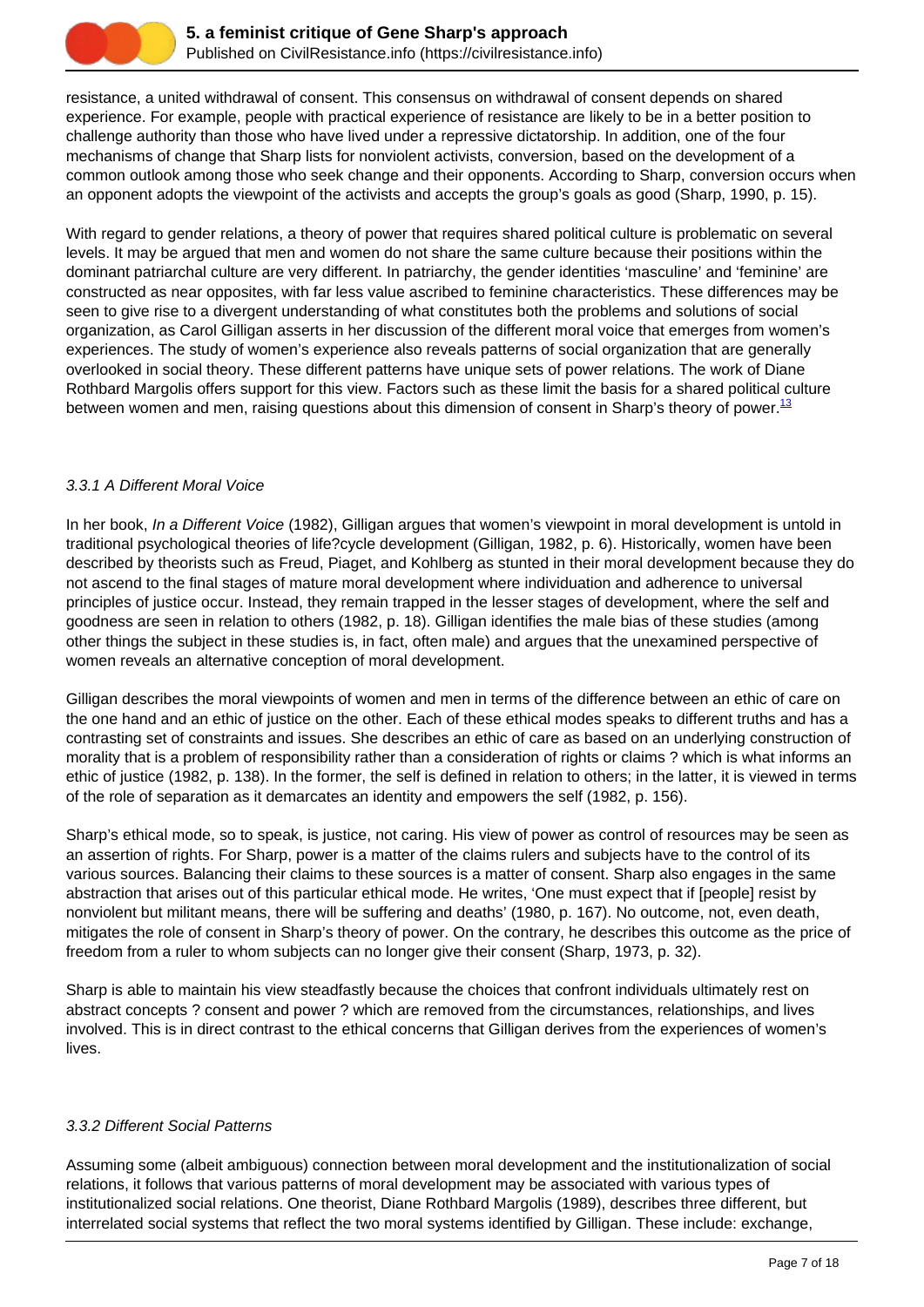

placing, and pooling (Margolis, 1989, p. 387). For Margolis, Gilligan's ethic of justice is the underlying moral legitimation of exchange; the ethic of care underpins placing and pooling (1989, p. 394). By describing these different social systems, Margolis intends to reformulate power theory such that it bears the wisdom of women's experience and feminist perspectives. Margolis briefly describes these three social systems in the following manner. She writes:

In exchange, resources are socially constructed as commodities. [Exchange] is an unstable, competitive system based on premises of scarcity and self?interest, and tending toward control of resources (and power) in one or few hands (1989, p. 389).

In placing, material resources are socially constructed as symbols of social positions, not commodities. Attached to these positions are particular obligations and claims (1989, p. 389). And in pooling, resources are valued in terms defined according to the common good. The distinguishing feature of pooling is that contributions are faceless (1989, p. 390). Though exchange theory dominates much of the western social science tradition,  $14$  Margolis asserts that placing is an essential form of interaction in all societies (1989, p. 393); it is through women's lives that social scientists are becoming increasingly aware of placing orders. She describes the persistence of placing in terms of society's need to care for dependants ? those who have nothing to exchange in a market economy (1989, p. 394) or those who have no resources to contribute to the pool, but nonetheless benefit from those resources. It is placing that invests those in a dependent position with claims for care by those who are not in a dependent position. Because of their connection to care work (as mothers, wives, service industry employees, social workers, etc.), placing is very much alive in women's lives. However, Margolis offers evidence that both women and men operate in all three social systems at the same time, though not without conflict.

In Margolis' view, these very different patterns of social relations each have their own type of power. In exchange, power is defined as the ability to create commodities and make them scarce (1989, p. 401). Those who control the commodities of exchange benefit from this power. In placing, power is attached to and limited by positions that carry with them particular responsibilities and claims. Because of this, placing satisfies the need to provide for successive generations in the manner that other systems do not. Margolis calls this 'generative' power. Those who benefit from this power are the ones brought into existence by it (1989, p. 404). In pooling, Margolis understands power in terms of solidarity or the capacity of a group to act in a unified manner (1989, p. 397). It is the collective that benefits from this power. According to Margolis, power in all three systems has a common base in legitimacy and trust, which are defined in terms of consensus on values and norms related to each social system (1989, p. 396).

Sharp defines legitimacy and social control in terms of consent that is a universal privilege of individuals. In contrast, Margolis recognizes that while power may be based on consensus of values, this does not operate uniformly. Based on this, she questions how consensus is achieved and maintained in any social system. In particular, she wonders how asymmetrical relationships are incorporated in social systems as normatively regulated behaviour, arguing that this stems from the ability to create identities (1989, p. 399). Margolis refers to a critical form of social power: the power to name or define. In her view, power sets the boundaries of a relationship because it defines the component parts of that relationship. That is, power such as this establishes the positions in a power relationship (e.g. dominant and subordinate roles), which affects the dynamic of that relationship. Unlike Sharp, who does not differentially value consent (it is universal), Margolis sees an intimate connection between the construction of identity and the construction of consensus, and thus power.  $\frac{15}{2}$ 

Margolis' reformulation of power theory bears on Sharp's theory of power in two ways. First, the three social patterns that Margolis describes are so vastly different that the possibility of shared political culture between them is slim. Sharp constructs a theory of power that reflects exchange theory more than any other. Through consent, subjects exchange their control of the sources of power for acceptable government by a ruler. In turn, the ruler is vested with the legitimate authority necessary to govern. In this way, the sources of power that Sharp identifies may be viewed as commodities, with consent as the medium of exchange. In contrast, placing has a strong influence on women's lives (least of all in their position as society's care givers), which limits the relevance of Sharp's theory of power in terms of gender relations, or at least for one aspect of women's lives.

Second, Margolis presents empirical evidence of types of social power that bear no resemblance to Sharp's consensual model. For example, Sharp's theory does not fit into the placing model of social relations. This is clear when looking at the possibility of the withdrawal of consent in this particular social system. In placing, the withdrawal of consent can only be understood in terms of services. This is the only thing that could be withdrawn,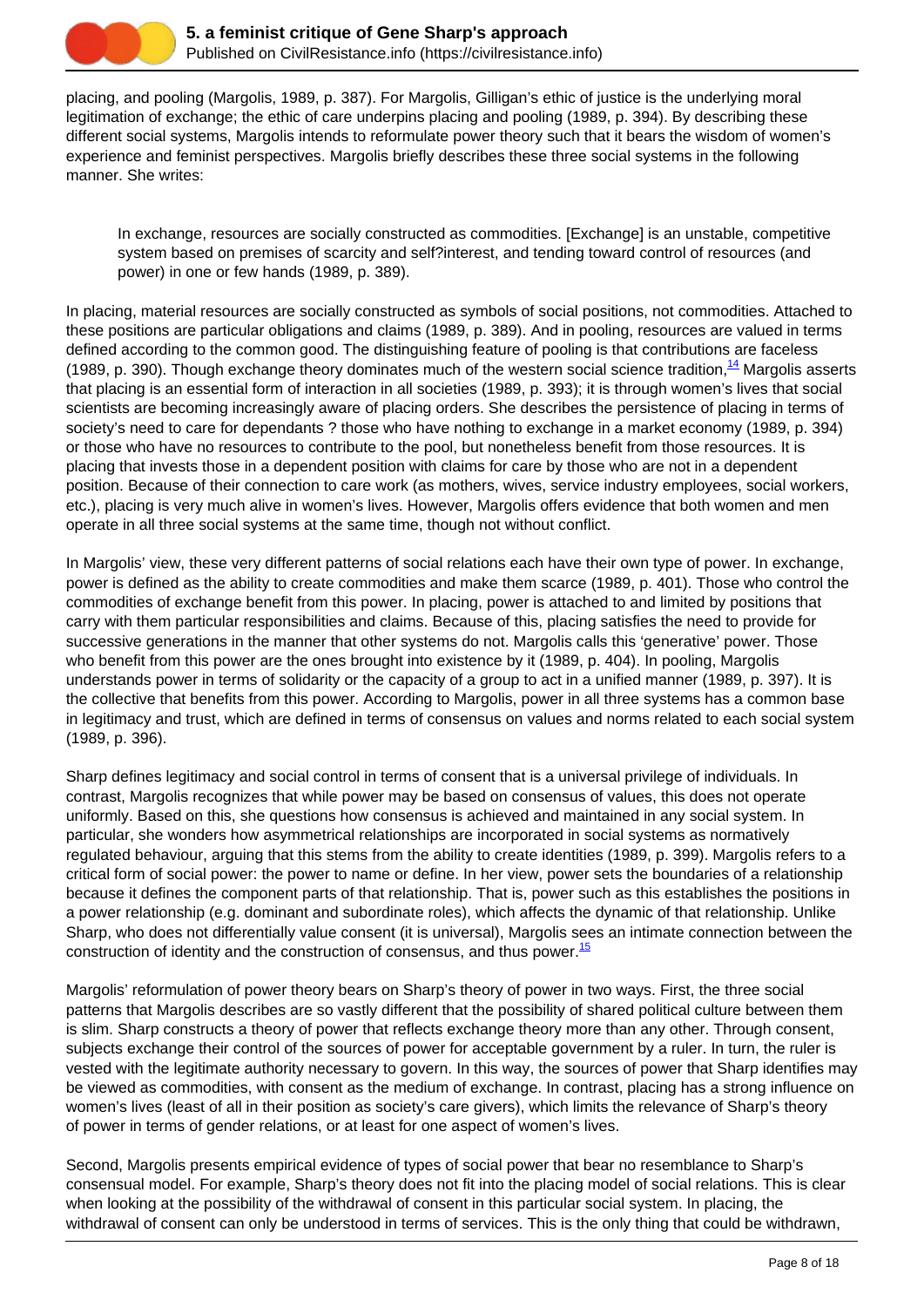

as claims and obligations. relative to the need to care for dependents define this model.

However, the threat to withhold services, such as the care of the young, is not possible in placing. Not only are these services obligatory because of the manner in which positions are defined, but their withdrawal would undermine the very power of that system (Margolis, 1989, p. 405). Generative power is created and satisfied in the life it generates and nurtures. Any threat to that life would be counterproductive.

## **4. Conclusion**

## 4.1 Limitations to Analysis

As with each analysis there are several limitations to my consideration of Sharp's theory of power. To begin, it might be argued that my discussion of Sharp's theory is very narrow. That is, I analyze only one particular aspect of his theory: the role of consent in power relations. In applying Sharp's theory of consensual power to gender relations I demonstrate ways in which consent does not characterize power in these relations. But, I do not stretch my analysis to consider how consent does operate in gender relations, which might offer some way to rehabilitate Sharp's theory in this context.

Second, in using Sharp's framework (i.e. his assumptions about power) as the structure of my feminist critique, perhaps I limit the effective development of feminist perspectives on power. It may be suggested that I have made a scattered use of a variety of complex ideas originating in feminist theory with only minimal connections to a more coherent feminist alternative. This reflects my intent to critique particular aspects of Sharp's theory as they apply to gender relations, rather than to propose alternative theories of Power. Some of these are, however', implicit in my critique. Further research is necessary before these can he made more explicit.

Third, I have relied on the category 'woman' and the category 'man' as unified throughout most of my analysis. I have done this because these are the categories of the system of domination and subjugation known as patriarchy. The obvious problem with this is related to questions such as: to whom do these analyses apply (i.e. which women and which men)? However, I have acknowledged the diverse composition of these categories, in some way accounting for broad theoretical assumptions about the forms of male domination and female subordination that contrast with the specific experiences of individuals. At present, I am uncertain how to best articulate the tension between theoretical or analytic coherence and diverse individual experiences.

## 4.2 Summary

I began with the assertion that a usable theory of power is essential to understand and change the relations of domination and subordination that give rise to some of the critical problems in our world. I asked where such a theory could be found. I sought to answer that question by analysing Sharp's theory of consensual power in terms of gender relations. He claims to have constructed a theory\_ of power that enables people to describe and eliminate some of the serious problems in our world, including social oppression. Gender relations constitute a pervasive system of social oppression, patriarchy. However, it is obvious that I do not regard Sharp's theory as offering an answer to my question.

In my view, the main value of Sharp's work is that it gives a history to non?violent action. As a social theorist attempting to develop a theory of social power and change, he is unsuccessful. Despite his intent, Sharp is unable to offer a suitable explanation of the power relations that define at least one system of oppression. In applying Sharp's theory of consensual power to gender relations, I have provided evidence of the inadequacies of his theory.

I have demonstrated in several very different but related ways that Sharp's theory of consensual power cannot be considered adequate for characterizing power in gender relations. To begin, I located Sharp's theory in the tradition of social contract theory. Drawing on Pateman's argument that civil society is merely a modern form of patriarchy, I provide one basis for undermining Sharp's view of power as it applies to gender relations. According to Pateman, women are not fully constituted individuals in civil society. Their identity is differentially constructed in order to maintain their subjugation by men. This mitigates the role of consent as it relates to women and power.

Next, I revised Lipsitz and Kritzer's criticism of Sharp (i.e. he fails to consider the aims of the ruler in his discussion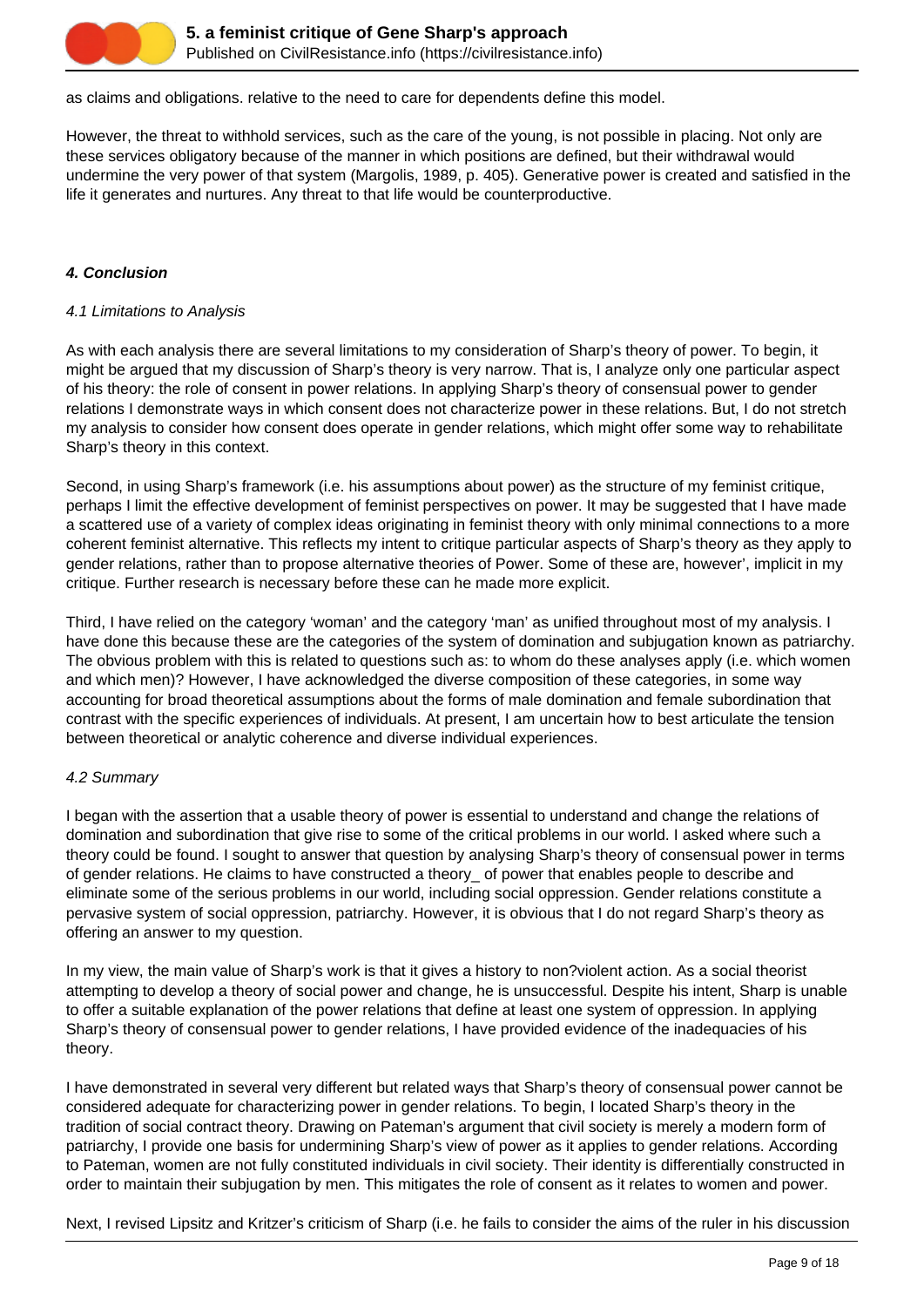

of consent), giving it meaning as well as finding support of it within gender relations. I described Guillaumin's theory of patriarchy as the complete appropriation of women by men and presented Kelly's feminist theory of sexual violence. Guillaumin argues that women's appropriation in patriarchy is so severe that they are defined as objects. Like territory or resources, they may be appropriated by men without their consent. Kelly's theoretical and empirical work on sexual violence supports the view that there is enough manpower to render consent problematic as a defining characteristic of power relations between the sexes.

Finally, I considered the possibility of shared political culture, an underlying assumption of Sharp's theory of consensual power. I presented Gilligan's work on the different voice that emerges when moral development is mapped from women's experience. Similarly, I discussed Margolis's work on the different social patterns and power relations that become apparent when women's experiences are taken into account. I briefly demonstrated how Sharp's theory fits into modes of moral and social relations that do not resemble women's experience. While neither of these authors fixes differences specifically to gender, they provide evidence of divergent world?views that is based on the empirical experience of women's lives. These differences cannot be overlooked in a discussion of consent that is, in part, predicated on some notion of shared political culture and makes universal claims about the role of consent in people's lives.

I have looked at Sharp's theory of consensual power in roughly two ways. First, I have considered the relevance of consent in terms of power relations between the sexes. As I have demonstrated above, there are at least several fundamental ways in which power in gender relations is not based on consent. This is supported by the evidence of women's experiences of power in patriarchal gender relations. Second, I have identified the notion of consent as one that may be considerably limited by circumstances. It cannot be used, as Sharp does, to abstractly and universally define power relations. It must be contextualized. Sharp, however, offers no qualifications: power is based on consent, no matter what the context is.

The feminist theorists from whom I have drawn my analysis have a different set of criteria than Sharp for examining power. These feminists base their views on a more structural analysis of oppression. Sharp's analysis is strictly functional. For example, his view of power is relational, but only in terms of the control of sources of power that must be negotiated (via consent or its withdrawal) between rulers, subjects, and others. In contrast, feminists not only ask what the relational nature of power is, but how that relationship is constructed, and who benefits from that relation. Such questions contain within them the tools for understanding the structural limits to individual and collective choices, an idea that Sharp does not address. Moreover, some feminists conceive of the relational nature of power in terms that are very different from Sharp's (e.g. Margolis' concept of generative power or the power to name). Theories of power that are based on women's everyday experiences of power must form an important base for future theoretical work on power. It is clear that these experiences offer insight into the nature of power in systems of oppression that are vastly different from those of Sharp.

It is not my view that a structural understanding of oppression may simply be added on as an afterthought to Sharp's analysis. On the contrary. As the questions above indicate, systems of oppression contain within them forms of power embedded in the structures that create those systems. These forms of power are critical to understanding and changing oppression. Further, I would argue, as Nancy Hartsock does, that the experiences of the oppressed must be seen to constitute different world?views, rather than represent the margins of some dominant perspective (Hartsock, 1990, p. 171). This is fundamentally removed from the suggestion that such perspectives may later be included in a theory of power which lacks an initial structural orientation.

My analysis not only demonstrates some of the limitations to Sharp's theory of consensual power as it applies to patriarchal gender relations, but also reveals a corresponding problem with his theory of nonviolent political and social change. Sharp develops his theory of consensual power in order to establish a basis for nonviolent action and change, deriving both from his analysis of actual examples of such change. By withdrawing consent, he argues, people may alter power relationships. However, if Sharp fails adequately to characterize power, his strategy for altering a set of power relations may also be seen as inadequate. Specifically, that consent is not characteristic of the power relations between women and men means that its withdrawal would be of little value in dismantling patriarchy. In the case of this social oppression, Sharp's tool for change is ineffective.

The questions feminists ask about power arise from women's experiences of power in patriarchal gender relations. Sharp, like others, has developed a theory of power that is male?biased because he fails seriously to consider women's experience. This creates problems for Sharp in terms of the accuracy and efficacy of his theory. Because of my experience as a woman, I have a strong intuition predisposing me against a theory of power based on consent. Upon more detailed analysis, I must conclude that I would not look to Sharp for a useful theory of power,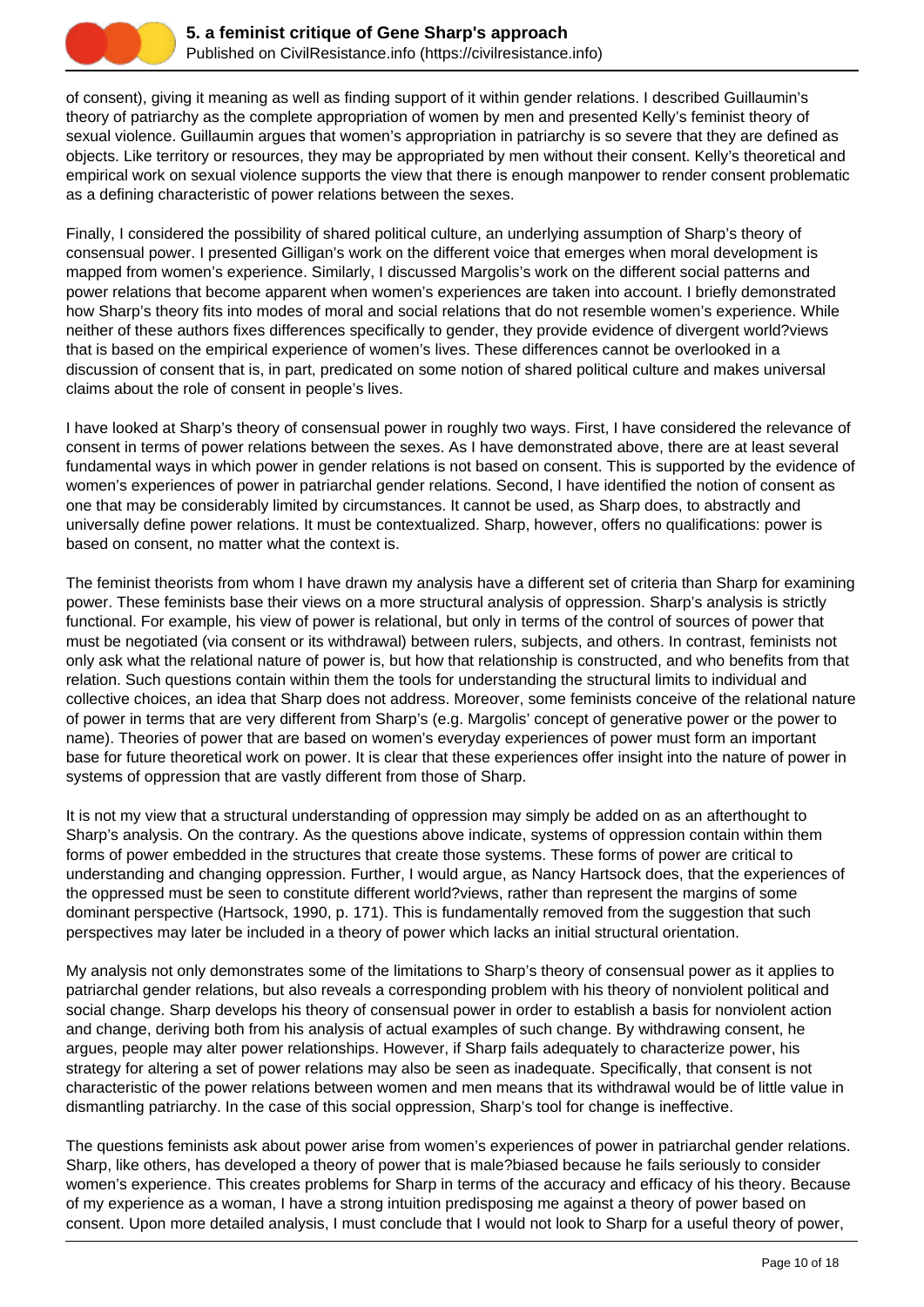

or change.

#### **References**

Carroll, Berenice, 1987. 'Feminism and Pacifism: Historical and Theoretical Connections', in Ruth Roach Pierson, ed., Women and Peace. London: Croom Helm.

Carroll, Berenice, 1989. '"Women Take Action" Women's Direct Action and Social Change', Women's Studies International Forum, vol. 12, no. 1, pp. 3?24.

Ekeh, Peter P., 1974. Social Exchange Theory: The Two Traditions. Cambridge, MA: Harvard University Press.

Elshtain, Jean Bethke & Sheila Tobias, eds, 1990. Women, Militarism, and War. Savage, MD: Rowman & Littlefield.

Gilligan, Carol, 1982. In A Different Voice. Cambridge, MA: Harvard University Press.

Guillaumin, Colette, 1989. 'The Practice of Power and Belief in Nature, Part 1: The Appropriation of Women', Feminist Issues, vol. 1, no. 2, Winter, pp. 3?28.

Harris, Adrienne & Ynestra King, eds, 1989. Rocking the Ship of Stare: Towards a Feminist Peace Politics. Boulder, CO: Westview.

Hartsock, Nancy, 1983. Money, Sex, and Power: Toward a Feminist Historical Materialism. New York: Longman.

Hartsock, Nancy, 1990. 'Foucault on Power: A Theory for Women?' in Linda Nicholson, ed., Feminism/Postmodernism. London: Routledge.

Kelly, Liz, 1988. Surviving Sexual Violence. Minneapolis: University of Minnesota Press.

Lipsitz, Lewis and Herbert Kritzer, 1975. 'Unconventional Approaches to Conflict Resolution', Journal of Conflict Resolution, vol. 19, no. 4, ?pp. 713?733.

Lown, Judy, 1983. 'Not So Much a Factory, More a Form of Patriarchy: Gender and Class During Industrialisation', in Eva Gamarnikow et a]., eds, Gender, Class and Work. London: Heinemann.

McAllister, Pam, ed., 1982. Reweaving the Web of Life. Philadelphia: New Society Publishers.

Margolis, Diane Rothbard, 1989. 'Considering Women's Experience: A Reformulation of Power Theory', Theory and Society, vol. 18, pp. 387?416.

Martin, Brian, 1989, 'Gene Sharp's Theory of Power', Journal of Peace Research, vol. 26, no. 2, pp. 213?222.

Pateman, Carole, 1988. The Sexual Contract. Cambridge: Polity Press.

Rich, Adrienne, 1976. Of Woman Born. New York: W. W. Norton.

Roberts, Barbara, 1984. 'The Death of Machothink: Feminist Research and the Transformation of Peace Studies', Women's Studies International Forum, vol. 7, no. 4, pp. 195?200.

Sharp, Gene, 1973. The Politics of Nonviolent Action. Boston, MA: Porter Sargent.

Sharp, Gene, 1980. Social Power and Political Freedom. Boston, MA: Porter Sargent.

Sharp, Gene, 1990. The Role of Power in Nonviolent Struggle, Monograph Series 3. Cambridge, MA: Albert Einstein Institution.

Summy, Ralph, 1983. 'One Person's Search for a Functional Alternative to Violence', Gandhi Marg, no. 49, pp.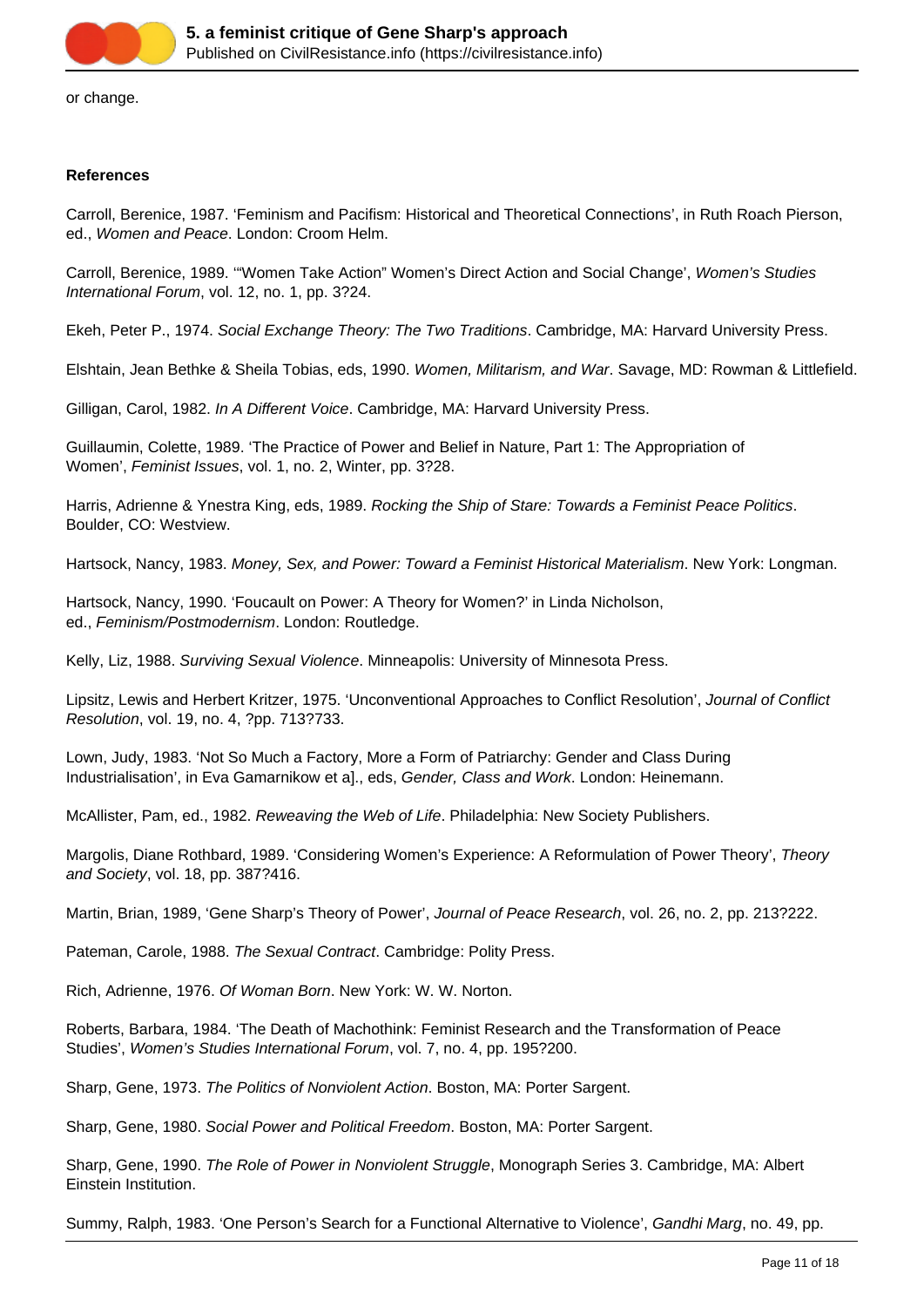

#### 26?44.

Sylvester, Christine, 1987. 'Some Dangers in Merging Feminist and Peace Projects' in Alternatives, vol. 12, no. 4, October, pp. 493?509.

Walby, Sylvia, 1990. Theorizing Patriarchy. Oxford, Basil Blackwell.

---------------------------------

KATE MCGUINNESS, b. 1959, PhD Cand. Peace Studies (University of Bradford). Current research: the relationship between concepts of power and characterizations of difference, drawing on feminist and postmodernist literature.

## **NARP Discussion**

The discussion following Kate's presentation was wide ranging. In the extract below I have focussed on issues with a more obvious bearing on the work of the group or the philosophical concepts underlying it.

# Introductory comment by Kate

The paper had been inspired by her Master's Degree and written some years earlier. There were two ways in which, if she writing the piece now, she would do it differently. First, she would give Sharp more benefit of the doubt in what he was attempting to do. Second, she thought, the way she had presented sexism in gender relations was too monolithic and did not take sufficient account of women's autonomy and the capacity for resistance. Her Ph.D, a deconstruction of the relationship between power and difference, had given her a broader understanding of the topic.

## Placing, Pooling and the withdrawal of consent

Christina challenged the notion that the withdrawal of cooperation was not possible in placing systems. Some women, for instance, just abandoned children if they got sufficiently fed up. Kate replied that the important point was that they did so because they were fed up, not as a strategy of resistance; if there was a collective action which involved abandoning the care of the young, society would certainly be in deep trouble.

Bob thought there were quite a few examples of the withdrawal of labour in placing relationships. In the Indian independence struggle, the very first boycott initiated by Gandhi was a boycott of the schools. Indian nationalists, who had been fighting for years to make the educational institutions genuinely serve the interests of the population, and had begun to make real progress, suddenly found that Gandhi was saying to them that they should withdraw their children from those very institutions. It was, indeed, a curious sacrifice to make and many of the young people who were withdrawn from the schools at a key period in their lives blamed Gandhi and the nationalist movement later and never recovered from that experience.

Kate questioned whether you could characterise the relationship between a citizenry and a state in terms of placing. Gandhi, arguably, was using the young people who were withdrawn from school as a kind of resource. In that case you were not dealing with placing but with an exchange relationship. Placing was not a commodity arrangement. Bob agreed that probably it was an exchange relationship, but still the initial reaction of the Indian nationalists was that they were shooting themselves in the foot. But the brilliance of the idea was that it liberated a huge workforce of activists to go out and engage in the struggle. Howard noted the parallel with the South African struggle. There the slogan 'No Education without Liberation' was deeply problematic by the late 1980s.

Relating the discussion to the situation in Kosovo, Howard said that the Albanian population there, which made up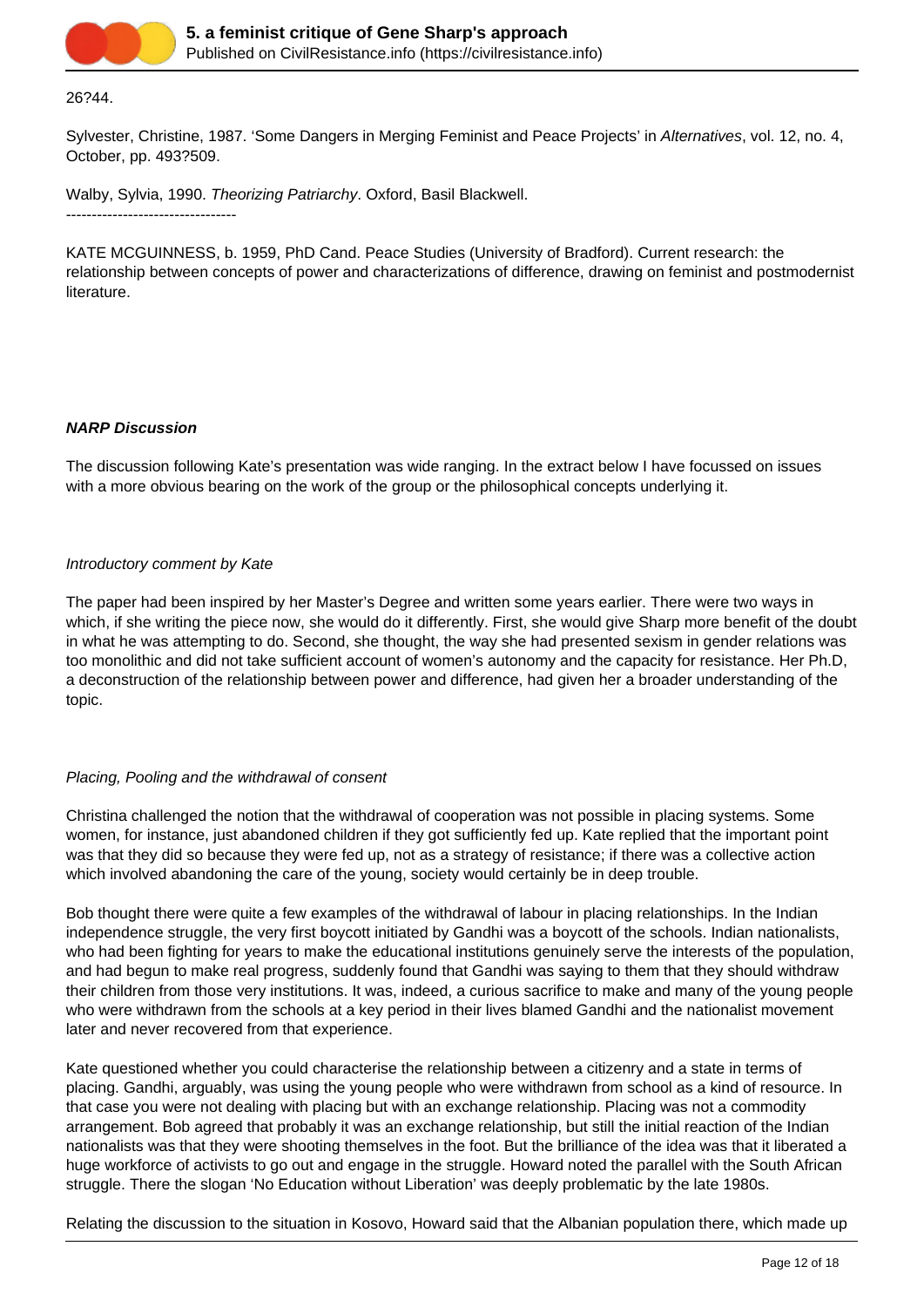

90 per cent of the total, was following a policy of non-cooperation with the Serbian rulers. The situation there came within the category described by Lipsitz and Kritzer where the oppressor did not need the cooperation of the people suffering oppression. But the notion of generative power was relevant here. The Albanian population were looking to their parallel society, and their own social solidarity, as a way of exerting power. The downside of pooling, however, was the pressure it exerted on people to be part of the parallel system, even if personally they might be better off giving up their non-cooperation and, for example, going to university. There was an element of intimidation in the parallel society. However, he found the notions in Kate's paper of generative power, of getting away from an exchange analysis and from withdrawal of consent, highly attractive and particularly relevant for marginal people who were dispensable to the rulers.

Bob said the work on his PhD convinced him that the idea that the boycott was the key element in Gandhi's strategy during the independence struggle was mistaken. Gandhi in fact resisted all attempts, initially by the Muslims with whom he was in alliance, to develop a boycott of British goods as the fundamental basis of resistance. He argued that it was morally wrong, and certain to produce a hostile reaction from Britain. But the British couldn't object to Indians making their own cloth, so the core of the resistance should be the constructive programme in which Indians would strengthen their own sense of identity and their movement. However, because there was a quid pro quo with the politicians, Gandhi was forced into accepting a boycott, though he still insisted that it would not be a boycott of British goods but a boycott of foreign goods. The constructive programme constituted a form of resistance - you were developing your own generative power.

Kate said that this chimed with Foucault's productive concept of power. Gender-biased, racially-biased, or heterosexually-biased patterns of socialisation were, he argued, highly productive forms of power, though in these cases producing patterns of domination. In part, Foucault was reacting against a notion of power which presented it simply as prohibition or repression. Michael said that in both The Politics of Nonviolent Action and Social Power and Political Freedom Sharp insisted that power was inescapable and you couldn't just walk away from it. He did not reject power as such, and in fact insisted it was utopian to think you could operate without it. Kate said she appreciated that aspect of Sharp's work. In her own view we were never outside power; it was everywhere and it operated both oppressively and productively.

## Relevance of Kate's critique to problems of ethnic conflict

Walter said he found Kate's paper fascinating, and that as a non-sociologist there was a lot of material in it that was completely new to him. One of the most valuable features of it from the point of view of our concerns in the group was summed up in the conclusion where Kate emphasised the differences between various world views, especially the differences in the world view of men and women. As she put it: 'These differences cannot be overlooked in a discussion of consent that is, in part, predicated on some notion of shared political culture and makes universal claims about the role of consent in people's lives.'

This point bore directly on some of the empirical shortcomings of Sharp's theory, because there were situations of oppression or aggression in which the withdrawal of consent in Sharp's sense was not possible. In ethnic conflicts particularly, the oppressive party didn't want your consent. During the Cold War the context was different - and Kate had quite rightly stressed the importance of context. It was different in many ways, but in one respect especially. One was able to assume that Soviet aggression would have as part of its purpose the forcible conversion of those it oppressed - the creation of communists and of communist states. Therefore if it behaved in patently abominable ways, that would be destructive of this purpose. The Soviet leadership was therefore open to a certain kind of moral appeal, symbolically present in nonviolent forms of resistance. By making yourself vulnerable in a certain sense, putting up forms of resistance that fell short of military resistance, you were addressing a moral argument across the ideological frontiers. But in conflicts like those in Bosnia or Rwanda that kind of consideration didn't apply. This was what made such conflicts so intractable, and made it exceedingly difficult for nonviolent forms of action to find a foothold.

Kate on the same page had summarised Guillamin's argument that women's appropriation in patriarchy could be so severe that they were defined as objects; like territory or resources, they might be appropriated by men without their consent. If all you were interested in was gaining territory, for example, then ethnic cleansing became a logical way of achieving your objectives, and there seemed to be no way in which the defending party could exercise leverage on the oppressor. It could not be achieved by the withdrawal of consent.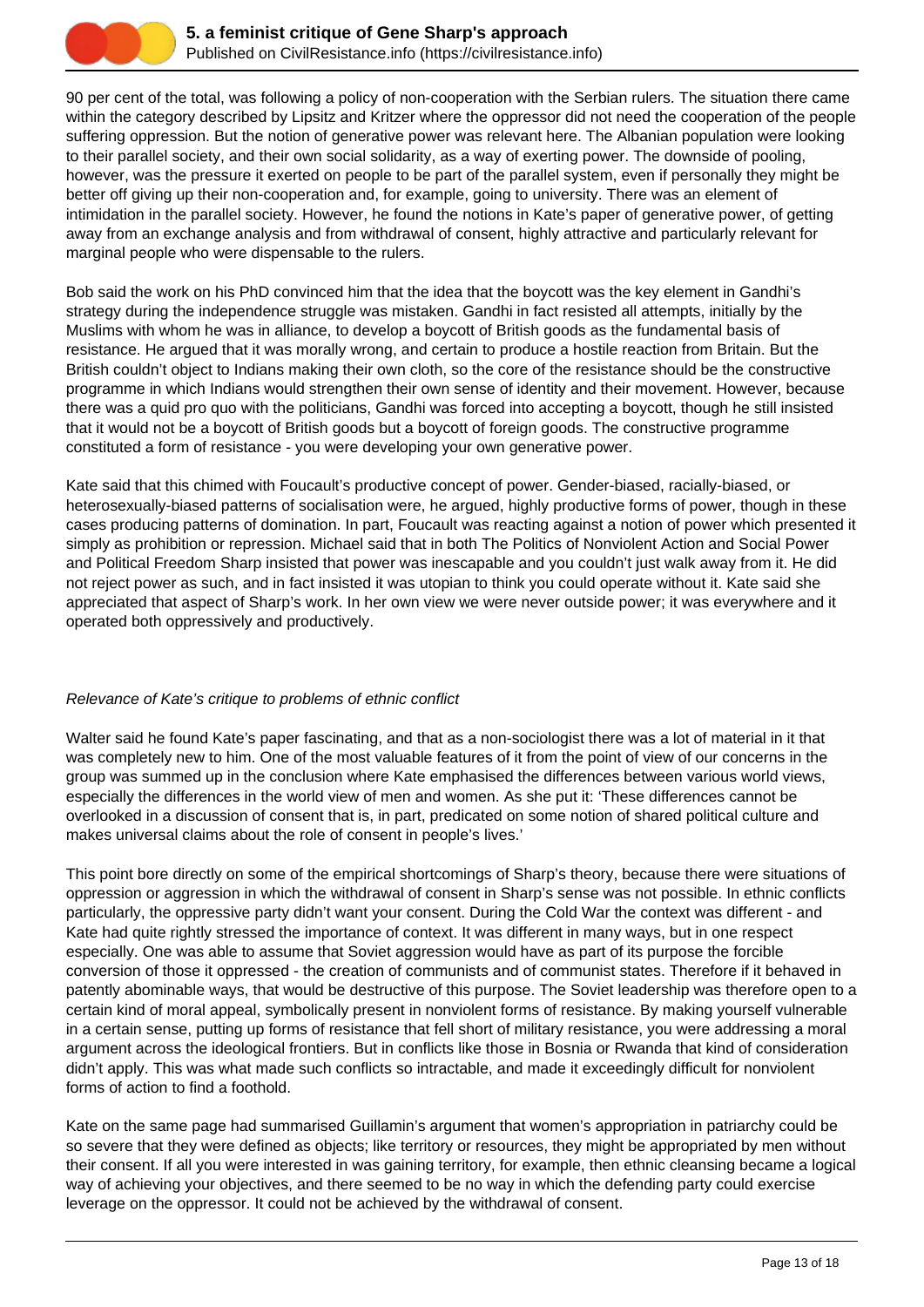

## Consent and compliance

Michael said he thought Kate overstated the emphasis that Sharp put on consent as opposed to cooperation and compliance. In one of the passages which Kate had cited, Sharp identified the fear of sanctions as one of the factors leading people to obey, and, as Kate herself had noted, an action taken under the threat of sanctions, or even death, could hardly be described as consensual. But Sharp argued that the power to coerce was itself dependent upon the coherence of a collectivity which one might seek to undermine by various strategies.

Kate made two points in response. First, this was probably an instance in which she had not given Sharp as much benefit of the doubt as she should have done – though consent was fairly central to his thesis. Second, consent functioned in the relationship within the oppressive party, but not necessarily in the other relationship which was the one Sharp himself was chiefly interested in - that is the relationship between the repressive party and the people on the receiving end of repression. The latter would of course benefit from the withdrawal of consent by the military forces of the oppressor, but they were not directly in a position to bring that about

Andrew said Sharp was working with a model which assumed some kind of consent. His own view was that the potential of nonviolent action lay in people ceasing to play the role allotted to them in the scheme of things and thereby undermining it. It was not that they consciously consented to their oppression but rather that it became second nature to them to live their daily lives as victims, as oppressed. The revolutionary impact of nonviolence could come from shattering such assumptions and unmasking them as social constructs

## Instrumentalism as a limiting factor in Sharp's analysis

Christina said that it had not been part of Sharp's agenda to address women's experiences of social oppression. She wondered if there was a theory of power that would include Sharp's insights and also address this issue. Kate agreed that Sharp had not had gender relations on the forefront of his mind in his writing, but she had taken his lack of gender analysis as an example of a larger problem in his work, namely that he took no account, as far as she could see, of structural relations or large-scale systematic patterns of oppression (e.g., racism, classism or sexism)]. His theory was instrumental in emphasis. The problems we faced were not instrumental but had to do with complex structural problems that interacted with a variety of other issues, such as agency. There were better theories of power, she thought, that took greater account of the experiences of people who were on the receiving end of oppressive relationships – Foucault's, for example, though it too had problems in terms of looking at the world from the perspective of people who experienced oppression. Like Sharp, Foucault had a pluralist concept of power, but he took greater account of intitutionalized historical patterns of social relations.

Michael said that Sharp was focusing on the political level where exchange relationships predominated. In general, what Sharp said about non-cooperation in that context seemed to him to be valid, though there was insufficient emphasis in his later work on the moral and psychological dimension of nonviolence. Clearly, non-cooperation by itself would not be sufficient in situations where an invader or oppressor did not require such cooperation. But Sharp's insights into the various ways in which oppressive power structures could be broken down seemed to him to constitute an important contribution to the debate.

Kate said she would not underestimate Sharp's contribution. But he seemed unable to recognize that exchange relations might actually in and of themselves be oppressive. She did not think he had a way of accounting for the structural dimension of oppression or of how exchange relations had functioned oppressively for women, for people in the Third World and so on. Even if he was taking a very hard-nosed approach, he had certain blinkers on that prevented him from seeing what she regarded as pressing social problems. He was very tactical in his approach to nonviolence, very instrumental.

Michael said that there had been a debate in the mid 1970s amongst the theorists of social defence between the 'instrumentalists' and the 'structuralists', with Sharp and Adam Roberts adopting the instrumentalist approach and others saying you had to look more at structures. Nevertheless Sharp's approach would allow for the insertion of a more structuralist analysis at certain points. Moreover, even if one took the position that all exchange type relationships were oppressive at some level, it was still the case that some political systems were far more oppressive than others. Non-cooperation and various forms of nonviolent action were a method of modifying the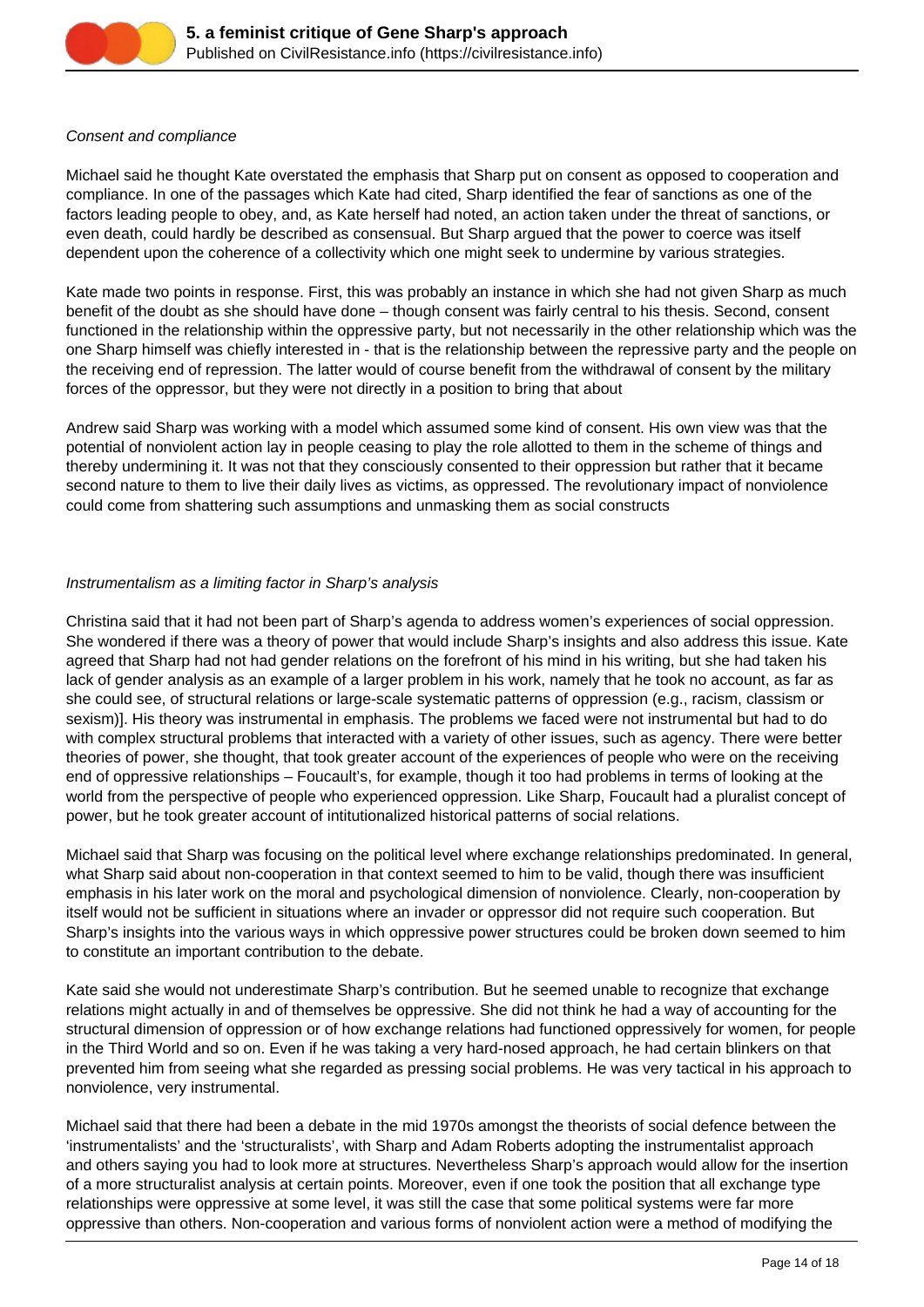

political systems in a positive direction. Kate said that in a monograph published in 1990, The Role of Power in Nonviolent Struggle, Sharp had opened up just a bit to structural issues.

#### Essentialism, social patterning and ethical values

Explaining her rejection of essentialism, Kate said she did not have a fixed perspective on the nature of human beings and did not believe that we had unchanging natural identities that we discovered or unveiled for ourselves that there was a core there, a thing called human nature that we could identify. Essentialism meant that you posited an essential human nature. She would argue very strongly against that inherited idea. The interrogation of an essential human nature had earlier roots as part of a whole agency-structure debate, and more recently has been developed within the context of post-structuralism and post-modernism. However, one of the criticisms of dismissing the idea of an essential human nature was that it could give rise to relativity, a kind of infinite regress. There were also serious issues surrounding our ideas about human identity and its material conditions.

Walter said that Kate placed a great deal of stress - rightly in his view - on the part played by an ethic of care in women as opposed to an ethic of justice. He liked the phrase 'core essentialism', and thought it was right that many of the things which were claimed to be essential to men, or women or humanity turned out to be the product of cultural conditioning. But how far could you push that analysis? How far would Kate say that an ethic of care was a cultural product, and how far was it due to the fact that women actually have babies? Kate replied that she saw it as a cultural construct. The relationship of women to their bodies, particularly women as childbearers, was culturally conditioned. Women grew the foetus, carried it around and gave birth to it, but that in no way obligated them to take care of the child for example; the notion of that obligation was a social construct.

Walter asked if, in Kate's view, there was no stage in the early period of the child's development when the relationship to the mother was essential or primary. Kate said that that was certainly the assumption on which our society organised its social relations, but she did not think it was the way they needed to be organised. A whole part of why that seemed to be a natural thing was based on sexist social relations, including ideas linked to the social contract. Andrew, said that anthropological studies had shown the existence of a wide variety of child-rearing patterns, thus undermining assumptions about what was 'natural'. Christina asked if the love a mother experienced for the child she had just given birth to was simply a matter of social construction. . Kate commented that desires and feelings could also be socially constructed. Motherhood was one way women were naturalised into particular secondary roles in society; it was a central social institution for keeping women in their place. At the same time, however, it accorded women some type of power, both in the home and in society at large. There were no givens. Nothing about who we were was simply given.

Walter asked how then did Kate arrive at the concept of women's ethic of care. His impression was that Kate's basic argument was that Sharp failed to take account of the special nature of women's experience and that therefore there was an empirical failure in his analysis. How could you use this argument without having some concept of women's experience that was more than a culturally conditioned concept? She was placing the whole weight of her criticism of Sharp on this. In order to use a concept in that way, you had implicitly to claim for it some kind of validity which transcended its empirical manifestations in history. Kate said that though Carol Gilligan's work did have some essentialist tendencies to it, she herself was quite clear about the fact that she was looking at different patterns of socialisation, not different essential identities. Women were not natural caretakers; they had been socialised to be caretakers, whereas men had not. Walter suggested that Kate was claiming some kind of normative validity for this way of experiencing the world as against the male way of doing so. This implied some kind of comparable core, although it might be very difficult to define what was left when you had subtracted all the cultural conditions.

Kate said she did not think you could subtract the cultural factors and get down to a core. Certainly that was not what Gilligan's work was based on. Michael said he thought there was an implication in Kate's paper that there was something morally admirable about the ethic of care and that an ethic of justice didn't quite match up to that. Walter said the very use of the term patriarchy in the argument meant it was heavily loaded towards the ethic of care concept. One might, with great difficulty, describe what constituted a state of oppression in a way which did not carry an overt ethical charge, but actually all the time you would implicitly be making a claim to an objective judgement. Otherwise what were you doing? What would be the purpose of pointing out that a state of affairs was oppressive? It was oppressive - so what? It was a state of affairs like many others.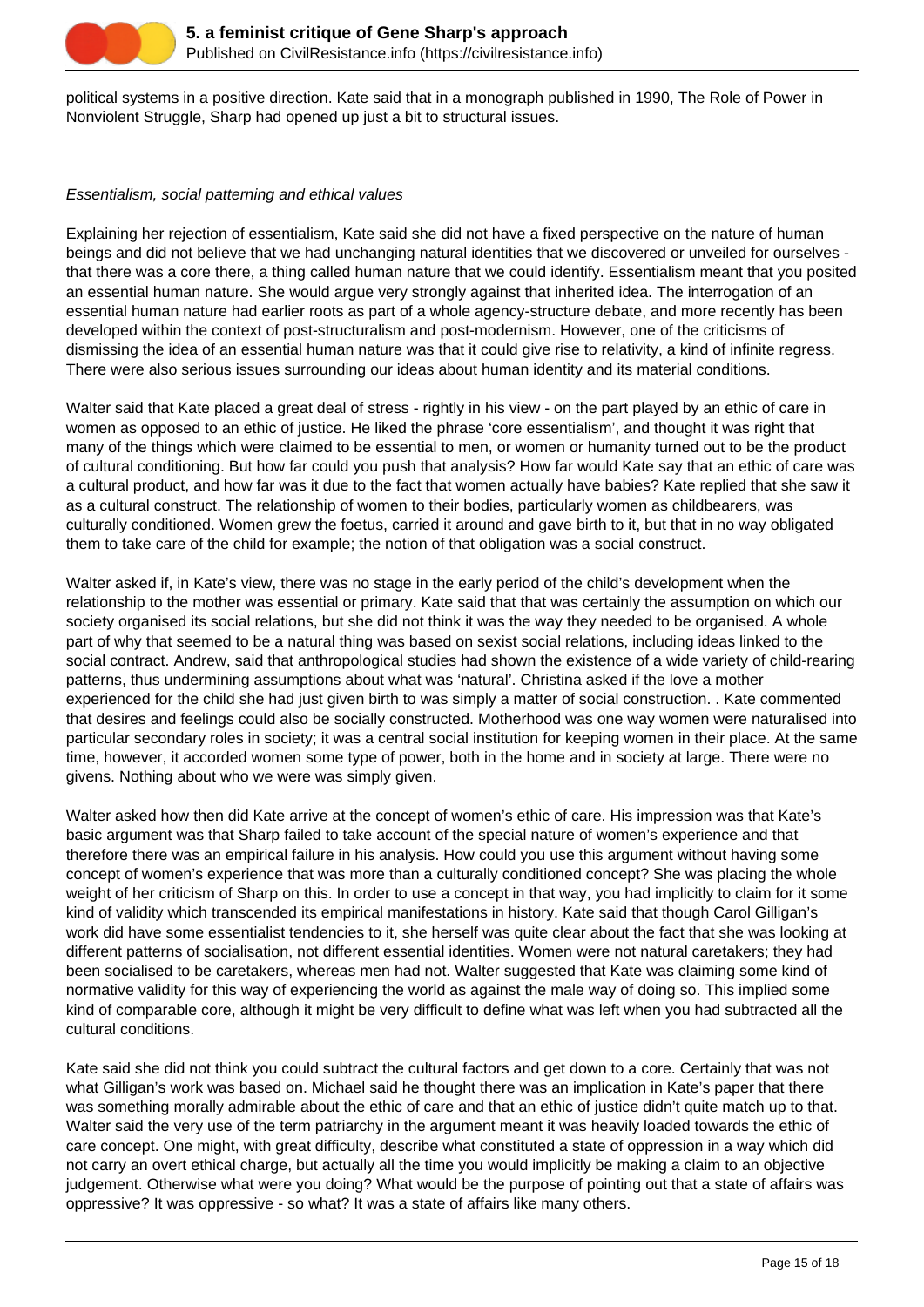

Kate said she thought that these were some of the issues we had still to negotiate our way through in terms of looking at things contextually and as social constructions. Judgement, for example, did become problematic when you had removed any foundation or standards for criticism, but she did not think we could settle for remaining within the framework inherited from the Enlightenment. Some people were struggling with a great deal of difficulty to move beyond that dichotomous way of looking at our world. In using Gilligan's work in her critique of Sharp she wasn't positing some kind of essentialism. She might not have protected herself well against that charge, but her intent was to look at patterns of socialisation. Within social relations, we could see different gendered patterns. Some of them were harmful and some of them weren't. But you could look at those things without necessarily incorporating an objective or neutral position. She believed that some mix of an ethic of care and an ethic of justice was useful. It wasn't a matter of choosing one or the other. But she was clear which one was dominant, and which one had been excluded and silenced on sexist grounds. Making that voice heard was very important, though she would see it from the point of view of social construction.

#### **Notes:**

1. For a valuable definition of patriarchy that also includes an understanding of its contested and non?universal character, see Adrienne Rich, Of Woman Born (New York: W. W. Norton, 1976). Also, for a useful discussion of the ways in which patriarchy interacts and changes over time with other systems of oppression, see Sylvia Walby, Theorizing Patriarchy (Oxford: Basil Blackwell, 1990).

2. A feminist perspective recognizes that just over half of humanity is female; that human experience must be considered on the basis of that proportion. Moreover, throughout human history life chances, life choices, and life experience have differed in many important respects for women and men [as well as among women and among men]. A feminist perspective recognizes gender as a category of fundamental significance, and the consequences of gender in historical settings as a focal issue. A feminist methodology would examine the world from the perspective of women ... [I]t is not enough to include women in the account, it is necessary to look out through women's eyes. For me, a feminist methodology presupposes that lived experience must be the basis for analysis and theory, which should not be stripped from the real life context in which they have arisen. The personal and the political are not only linked, but they are interdependent' (Roberts, 1984, p.196

3. For example, see Jean Bethke Elshtain and Sheila Tobias, eds, Women, Militarism, and War (Maryland: Rowman and Littlefield, 1990); Adrienne Harris and Ynestra King, eds, Rocking the Ship of State: Towards a Feminist Peace Politics (Boulder, CO: Westview Press, 1989); Berenice Carroll, 'Feminism and Pacifism: Historical and Theoretical Connections', in Ruth Roach Pierson, ed., Women and Peace (London: Croom Helm, 1987), Christine Sylvester, 'Some Dangers in Merging Feminist and Peace Projects' in Alternatives, October 1987; Barbara Roberts, 'The Death of Machothink: Feminist Research and the Transformation of Peace Studies', Women's Studies International Forum, vol. 7, no. 4,1984; and Pam McAllister, ed., Reweaving the Web of Life (Philadelphia: New Society Publishers, 1982).

4. Sharp cites Hillenbrand, Spitz and deterrence or balance of power theories as evidence of the widespread acceptance of this traditional view of power as monolithic (Sharp, 1973, p. 33).

5. Sharp distinguishes between 'free' and 'forced' consent (though the latter seems like a contradiction in terms). Free consent is active support for or passive submission to a government. Forced consent is a subject's submission based on fear of sanctions if he or she does not cooperate. Nonetheless, Sharp insists that even forced consent represents a choice: '. . . that it is better to submit and avoid the penalties than to defy and incur suffering' (Sharp, 1980, p. 172). Beyond this, Sharp does not develop the idea that consent may be mitigated by circumstances. Obedience always represents a choice.

6. For Sharp, 'ruler' refers to those in control of power structures, such as beads of state, etc. 'Subjects' refers to a ruler's agents and helpers and the general population. Though he retains the terminology of the ruler-subject dichotomy associated with monolithic power theories, Sharp has redefined the term 'subject'.

7. Throughout my analysis I make liberal use of the terms 'women' and 'men' as apparently unified categories. This requires an explanation. Admittedly, using either of these categories analytically is to take a somewhat abstract approach that bears a difficult resemblance to reality. After all, these categories are comprised of individuals who are extraordinarily diverse and whose experiences differ widely. However, these categories have been constructed in relation to each other, as well as within and by a system of domination of one (men) over the other (women). For this reason, it is valuable to consider what it means to belong to one or the other of these categories. Hence my emphasis on the similarities of women or the similarities of men, and the differences between these two categories relative to Sharp's theory of power. I wish to make it very clear that by using these categories analytically, I am not suggesting that all women (or all men) experience patriarchy in the same way. This is not the case.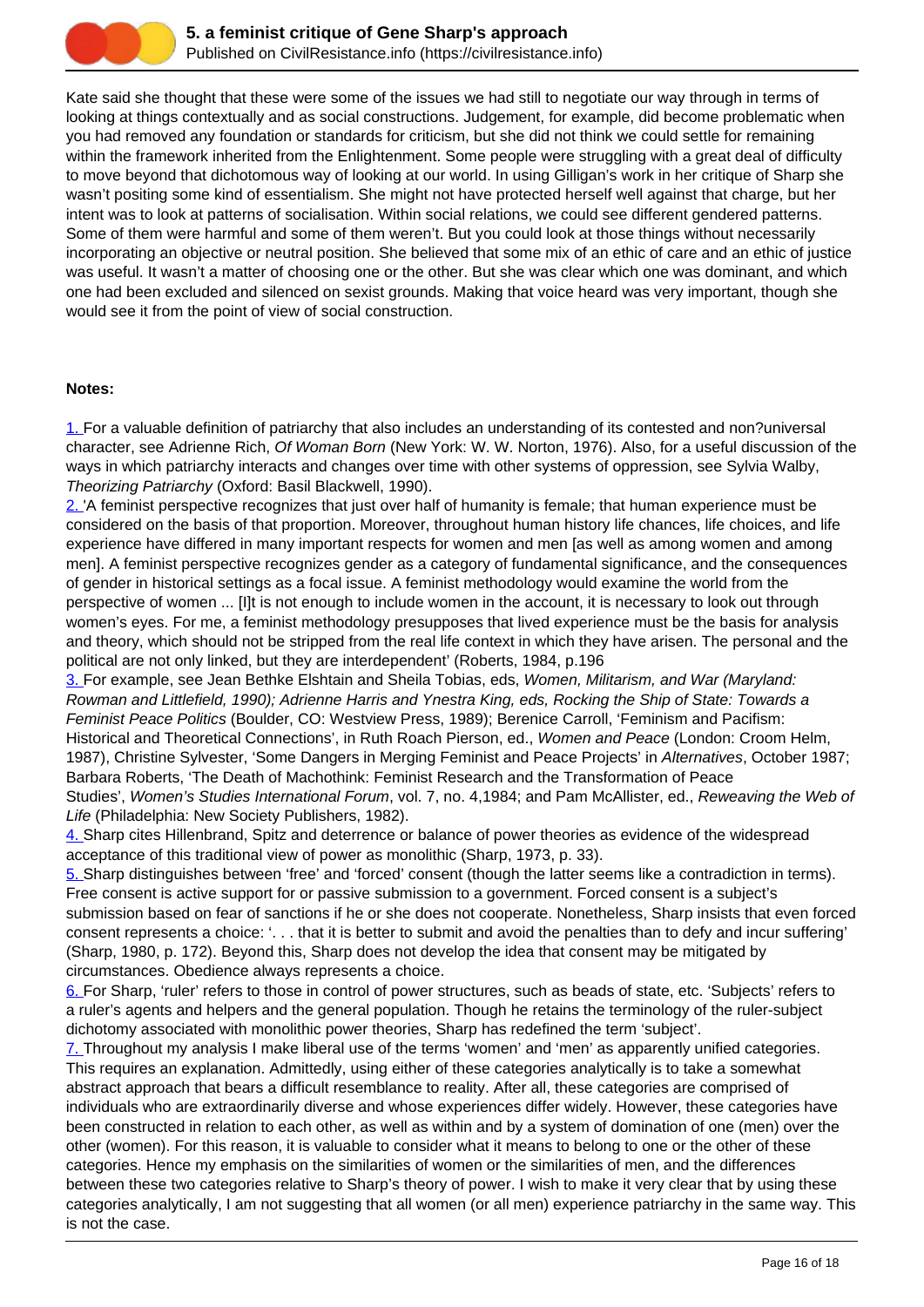

8. See Summy, 1983, p. 39 for a similar discussion.

9. Guillaumin coins the word 'sexage' to represent the type of relations between the sex classes in the modern domestic economy. Sexage is intended to signify what 'slavery' or 'serfdom' mean to the feudal economy (Guillaumin, 1981, p. 7). Guillaumin argues against discussing women's oppression at the level of labor power, which is often considered the ultimate resource individuals can use to sustain material existence. She considers this level of analysis inadequate for explaining the position of the class of women (1981, p. 6).

10. Difficulty in making estimates about the number of men who use sexual violence stems from unreported incidents of such violence, male definitions that exclude forms of sexual violence (such as street harassment) that women experience, and state complicity in maintaining both male definitions and use of sexual violence. 11. Roberts also replaces the conservative 10% of wives who are battered with another estimate placing the prevalence of that abuse at 50%, changing the total to 95?105% of men who are attackers (Roberts, 1984, p.196). 12. In the following discussion I intend to use the phrase 'shared political culture' in its broadest possible meaning. Because the personal and political are not merely related, but profoundly interdependent, my use of this phrase extends to numerous aspects of social relations.

13. It is important to note that both Gilligan and Margolis are careful not to overstate gender differences. Gilligan identifies the differences in moral voices according to theme, not gender. In characterizing different social patterns, Margolis is not arguing that women and men inhabit discrete worlds. However, both see different moral and social patterns affect women and men (Gilligan, 1982, p. 2).

14. Margolis cites the following references to support her claim that exchange theories dominate the western sociological traditions: Peter P. Ekeh, Social Exchange Theory: The Two Traditions (Cambridge, MA: Harvard University Press, 1974); Nancy Hartsock, Money, Sex, and Power: Toward a Feminist Historical Materialism (New York: Longman, 1983); Judy Lown, 'Not So Much a Factory, More a Form of Patriarchy: Gender and Class During Industrialization', ch. 3 in Eva Gamarnikow, et al., eds, Gender, Class, and Work (London: Heinemann, 1983) (Margolis, 1989, p. 412, footnote 12).

15. Margolis reasons that if power is embedded in the normative definition of social relations, then the sources of power not only vary but in some instances may be barriers. To verify this claim, Margolis looks at knowledge ? generally regarded by many as a valuable source of power. This is apropos to Sharp because knowledge is one of his sources of power. For Sharp, the sources of power vary in importance, but they are never sources of weakness or powerlessness. However, Margolis finds evidence to the contrary in women's lives. She writes:

Nurturing, for instance, a gloss for the broad range of skills involved with caring work, is said to be natural for women. Such knowledge, rather than being a grounds for prestige and authority, is part of the impervious structural barrier that surrounds [women] in placing institutions (Margolis, 1989, p. 407).

Contained within the social structure, barriers are imposed in at least two ways. They are rooted in assumptions of innate inferiority (i.e. in a rational world, care taking roles [based in part on emotional resources] are assumed to have lesser value; those in such roles are thus inferior). Or, they are based in an outright denial of access to other social positions (e.g. very often motherhood is the only respectable position for a woman) (Margolis, 1987, p. 408). This view of knowledge as either a source of power or powerlessness, depending on the social context, challenges Sharp's view that knowledge is a source of power.

[Click here to open as pdf](https://civilresistance.info/sites/default/files/5-feministpower.pdf) [1]

[Return to 'challenge to nonviolence' table of contents](https://civilresistance.info/challenge) [3]

Attachment: **1** [5-feministpower.pdf](https://civilresistance.info/sites/default/files/5-feministpower.pdf) [1]

## **Source URL (modified on 13/08/2014 - 10:20):** https://civilresistance.info/challenge/femcrit

## **Links**

- [1] https://civilresistance.info/sites/default/files/5-feministpower.pdf
- [2] https://civilresistance.info/challenge/preface#Kate
- [3] https://civilresistance.info/challenge